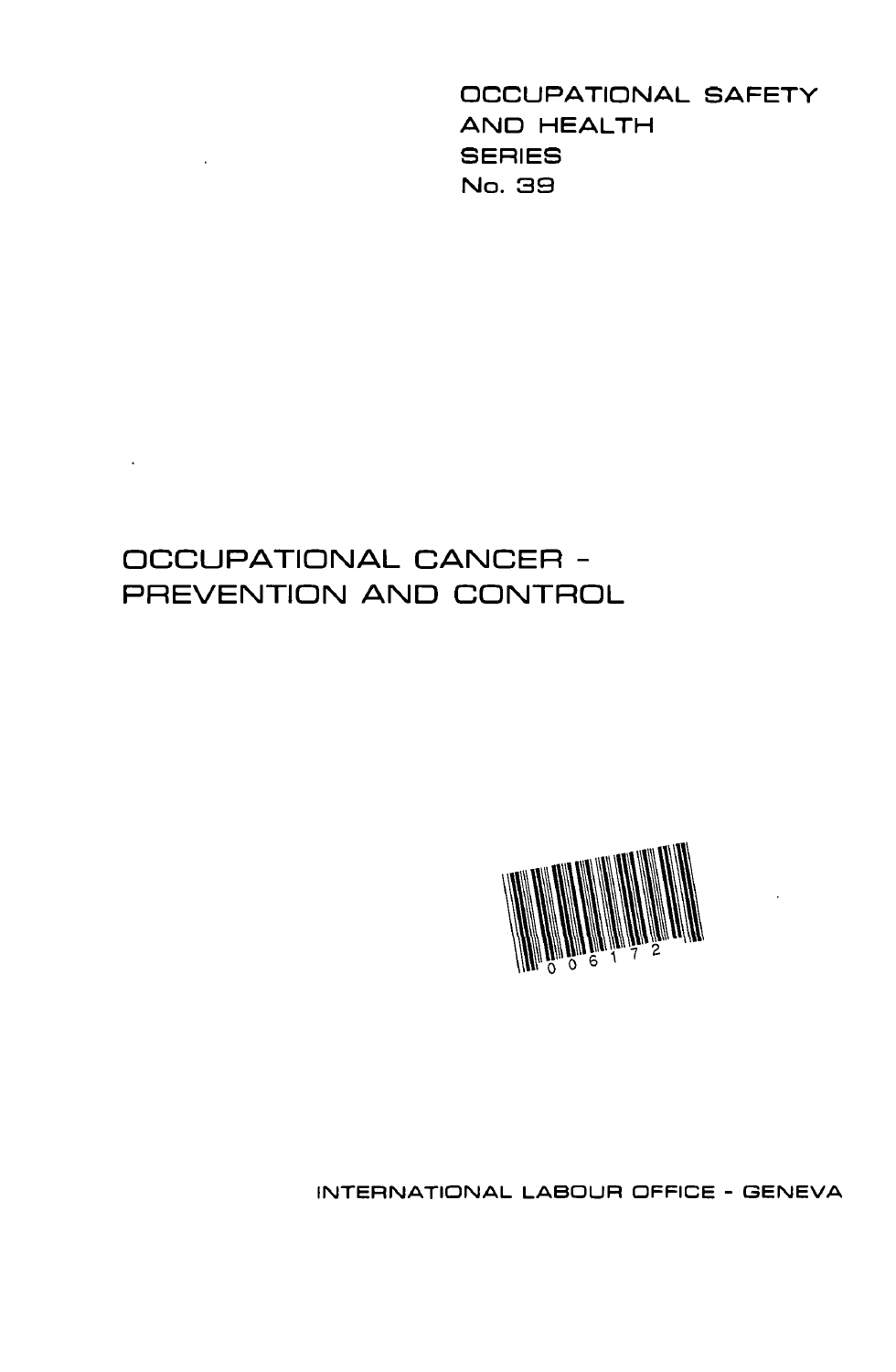ISBN 92-2-101827-X

*First published 1977* 

ILO publications can be obtained through major booksellers or ILO local offices in many countries, or direct from ILO Publications, International Labour Office, CH-1211 Geneva 22, Switzerland. A catalogue or list of new publications will be sent free of charge from the above address.

**Printed by the International Labour Office, Geneva. Switzerland.** 

The designations employed in ILO publications, which are in conformity with United Nations practice, and the presentation of material therein do not imply the expression of any opinion whatsoever on the part of the International Labour Office concerning the legal status of any country or territory or of its authorities, or concerning the delimitation of its frontiers.

The responsibility for opinions expressed in signed articles, studies and other contributions rests solely with their authors, and publication does not constitute an endorsement by the International Labour Office of the opinions expressed in them.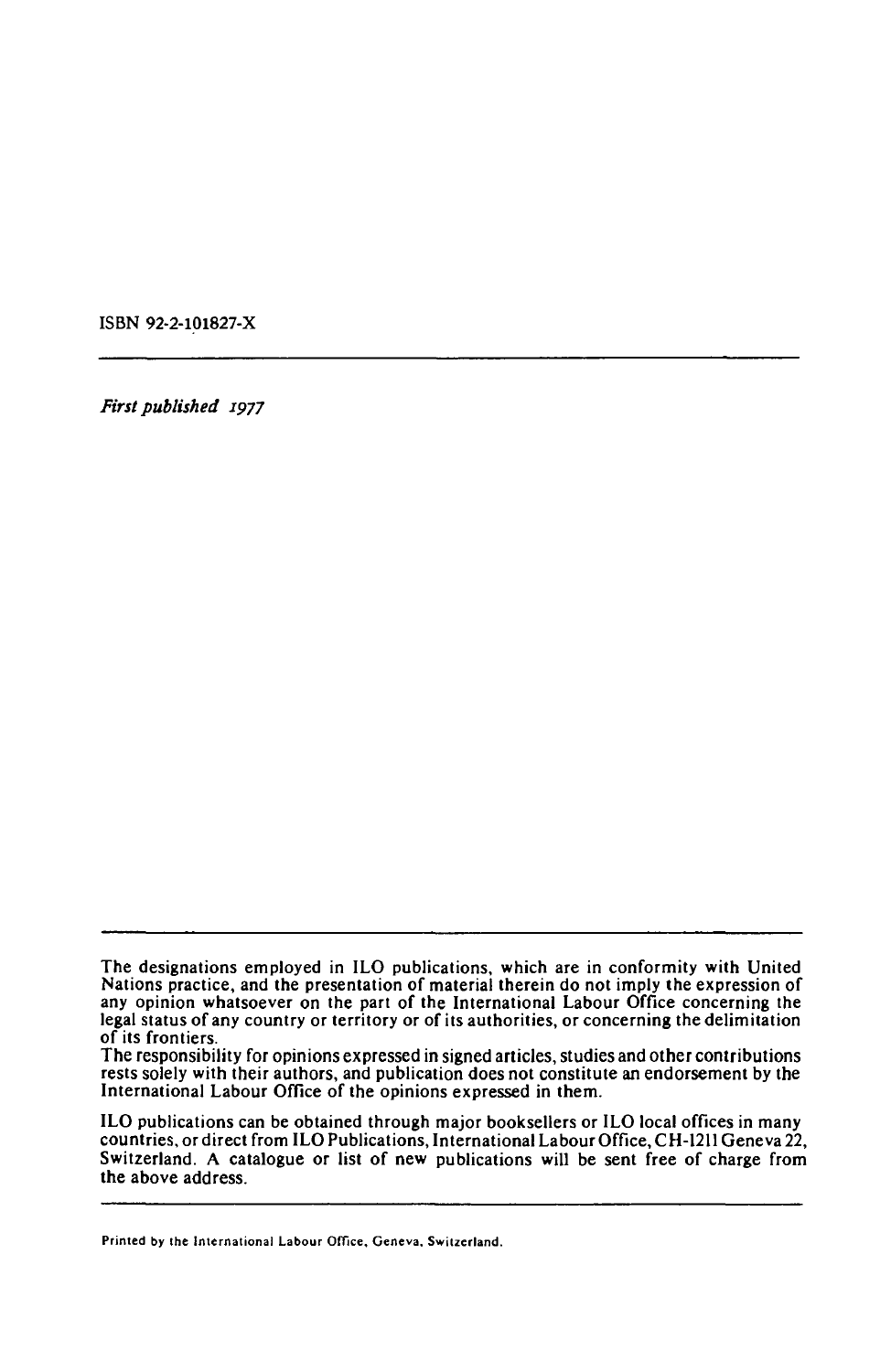## **CONTENTS**

 $\epsilon$ 

|    |                                                                                          | <u>Page</u> |
|----|------------------------------------------------------------------------------------------|-------------|
|    |                                                                                          | ı           |
| ı. | PROBLENS RELATING TO THE ESTABLISHMENT OF<br>OCCUPATIONAL STANDARDS FOR CARCINOGENS      | 3           |
|    | 1.1<br>Animal experimentation                                                            | 3           |
|    | 1.2<br>Extrapolation from animal to man                                                  | 5           |
|    | 1.3<br>Epidemiological studies<br>1.4<br>New chemicals and chemicals in use              | 7<br>8      |
|    |                                                                                          |             |
| 2. | CLASSIFICATION OF CARCINOGENS FOR THE PURPOSE OF                                         |             |
|    |                                                                                          | 10          |
| з. | PREVENTIVE MEASURES                                                                      | 13          |
|    | General principles<br>3.1                                                                | 13          |
|    | 3.2<br>Technical measures                                                                | 14          |
|    | 3.3<br>Personal protective measures                                                      | 16          |
|    | 3.4<br>Emergencies                                                                       | 17          |
| 4. | EXPOSURE MONITORING                                                                      | 18          |
|    | Workplace monitoring<br>4.1                                                              | 18          |
|    | 4.2<br>Biological monitoring                                                             | 19          |
| 5. | PERSONNEL ADMINISTRATION                                                                 | 21          |
|    | 5.1<br>Choice of personnel                                                               | 21          |
|    | 5.2<br>Informing workers                                                                 | 21          |
|    | 5.3<br>Labour turnover                                                                   | 21          |
|    | 5.4<br>Lists of workers                                                                  | 22          |
| 6. | MEDICAL SUPERVISION                                                                      | 23          |
|    | 6.1<br>${\tt Special}$ medical examinations                                              | 23          |
|    | 6.2<br>Information to be supplied to the responsible                                     |             |
|    |                                                                                          | 23          |
|    | 6.3<br>Assignment to specified workplaces                                                | 24          |
|    | 6.4<br>Personal work logbook                                                             | 24          |
| 7. | REGISTERS AND RECORDINGS                                                                 | 25          |
|    | 7.1<br>Technical files                                                                   | 25          |
|    | 7.2<br>Medical files                                                                     | 26          |
|    |                                                                                          |             |
|    | APPENDIX 1 - Carcinogenic substances and agents                                          | 27          |
|    | Materials of complex composition whose use<br>represents a significant carcinogenic risk | 28          |
|    | Industrial processes involving significant<br>carcinoqenic risk                          | 28          |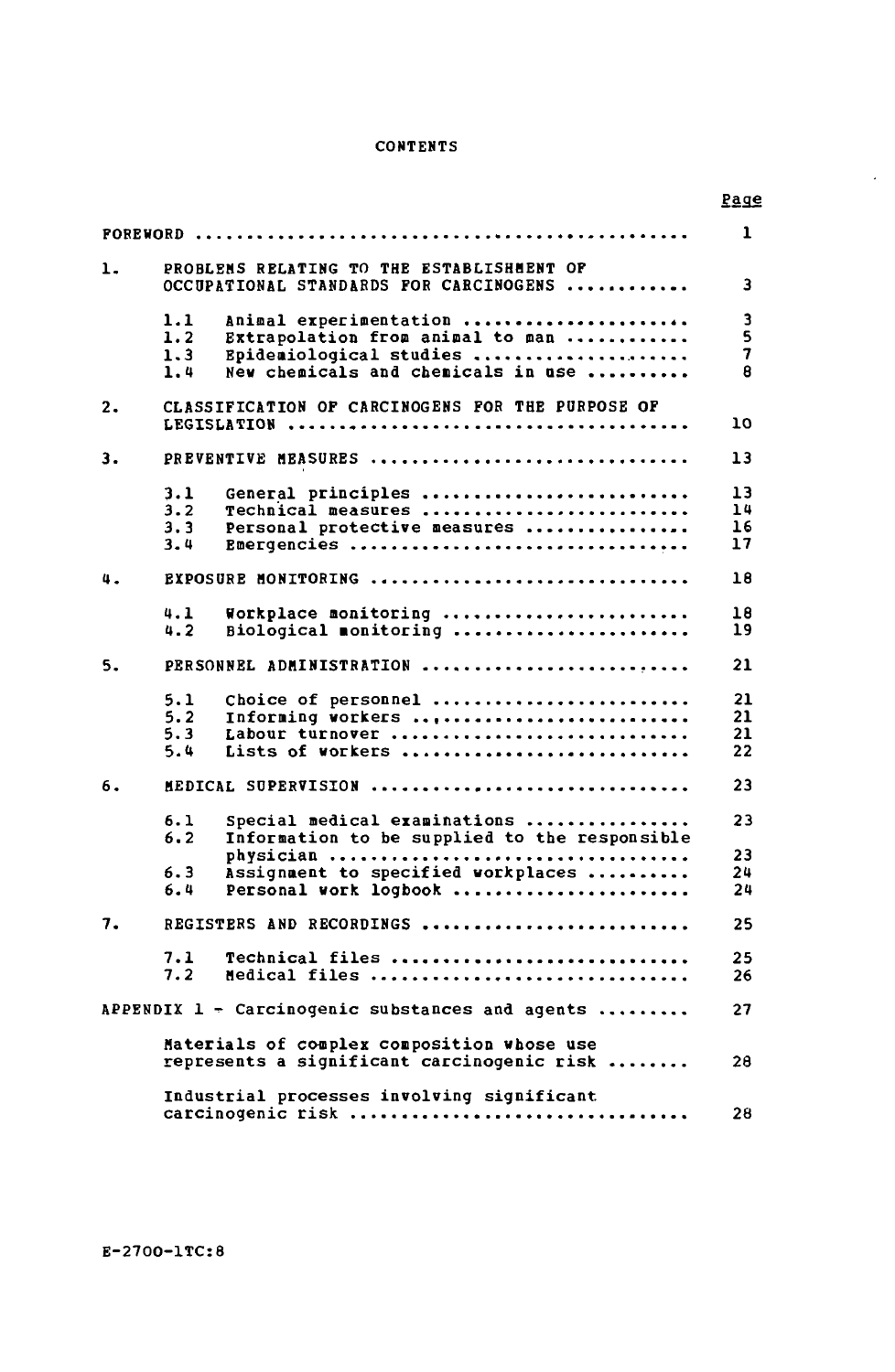| APPENDIX 2 - ILO international instruments                                                                                            | -29 |
|---------------------------------------------------------------------------------------------------------------------------------------|-----|
| Convention No. 139 concerning prevention and<br>control of occupational hazards caused by carcino-<br>genic substances and agents     | 29  |
| Recommendation No. 147 concerning prevention and<br>control of occupational hazards caused by carcino-<br>genic substances and agents | 32  |

 $\sim 10^7$ 

# **Page**

 $\bar{\bar{z}}$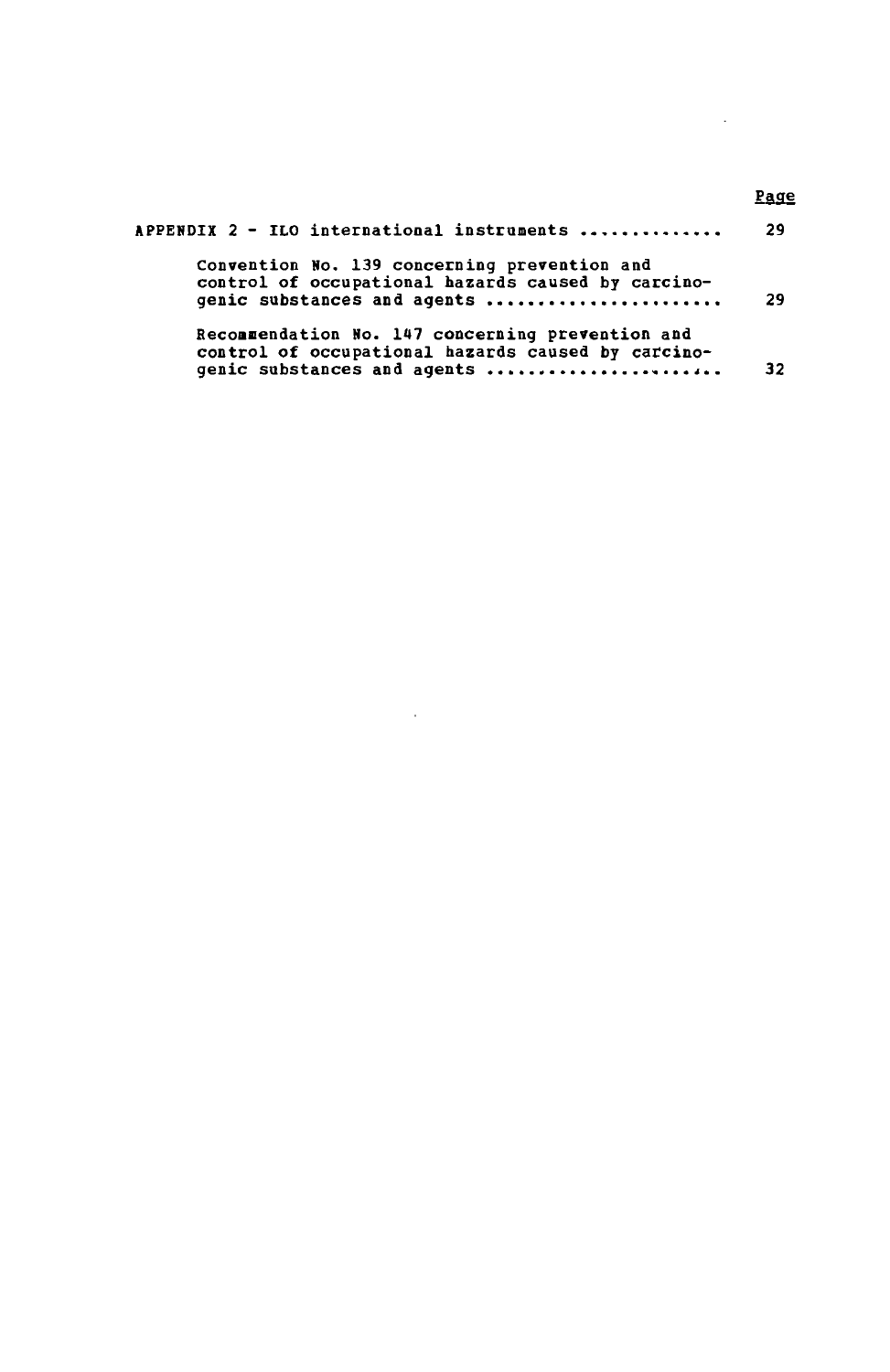#### **FOREWORD**

**The question of the prevention of occupational cancer and the protection of workers against this risk has been under active consideration by the ILO during the past decade, in particular following the adoption of a resolution on this subject by the 1967 session of the International. Labour Conference. It bécane a priority subject when the ILO Governing Body decided to convene a meeting of experts to examine possible ILO action with a view to submitting to the International Labour Conference proposals for international standards on this question. The Conference discussed at two successive sessions, in 1973 and 1971», the principles for the organisation of technical and medical prevention, and finally adopted two international instruments, a Convention (No. 139) and a Recommendation (No. 147) concerning the prevention and control of occupational hazards caused by carcinogenic substances and agents. The Convention states the most essential principles: replacement of carcinogenic substances by less dangerous ones; establishment of a list of carcinogens to be prohibited, or made subject to authorisation or to control; recording of data concerning exposure and exposed workers; medical surveillance; information and education. In the Recommendation, these principles are expanded and member States are invited, when implementing the provisions of the instruments, to take into account guides and other technical publications prepared by the ILO. The intention of the Conference was therefore to lay down general principles for implementation at the national level of the specific and detailed measures required**  the national level of the specific and detailed measures reguired and for the development of adequate control programmes.

**Recognising the difficulties of action in this field, the 1975 session of the International Labour Conference also adopted two resolutions related to the problems of occupational cancer. The first refers to the adverse social and economic consequences, both for the workers and for the industry which may follow the implementation of strict preventive and protective measures prescribed by national legislation, and methods of meeting the hardships involved; the second asks for the establishment of an appropriate consultation mechanism to be used by the ILO in order to provide up-to-date information on the results of research and on the most effective methods of preventing occupational cancer. One important task specified in this connection is to provide guidance for the implementation of the principles set forth in the ILO Convention and Recommendation (see Appendix 2).** 

**This publication represents a first step in this direction. It was originally drawn up with the valuable help of a group of consultants<sup>1</sup> and reviewed by the ILO Panel of Consultants on** 

**<sup>1</sup> Participated in this consultation (10-12 November 1975): Dr. E. Bolinder, Chief, dedicai Department, Swedish Trade Onion Confederation, Stockholm (Sweden); Dr. B. Holmberg, Associate Professor of Toxicology, National Board of Occupational Safety and Health, Stockholm (Sweden); Dr. A. Munn, Division Medical Officer, Imperial Chemical Industries Ltd., Manchester (united Kingdom); Dr. V.E. Rose, Department of Health, Education and Welfare, Houston (USA); Dr. G. Smagghe, Chef des Services de médecine et de toxicologie, Société de produits chimiques Dgine-Kuhlmánn, Paris (France); Prof. R. Truhaut, Directeur du centre de recherches toxicologiques, Faculté des sciences pharmaceutiques et biologiques, Paris (France).**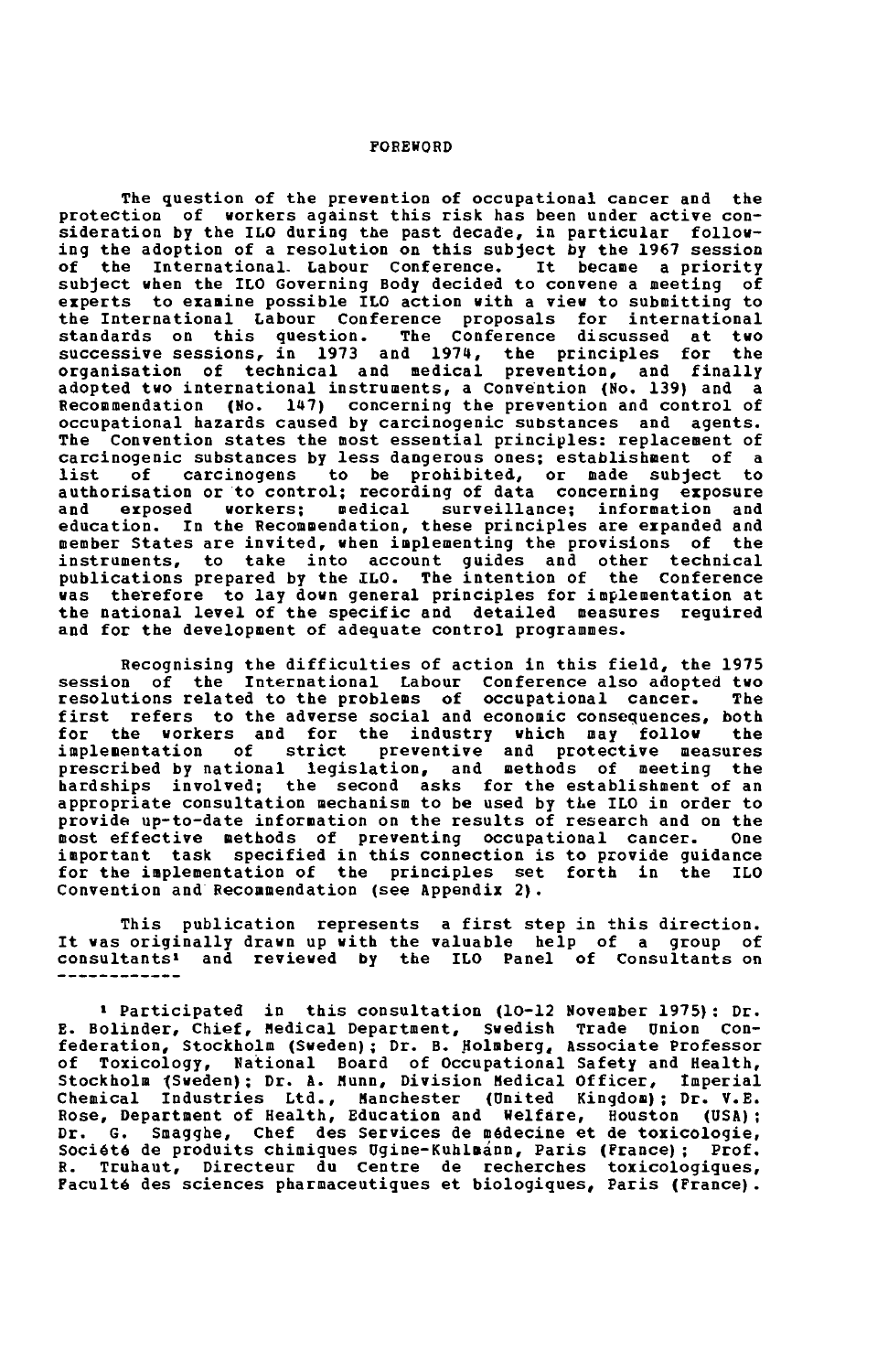**Occupational Cancer.• The ILO expresses its thanks to these persons for their valuable collaboration. It is hoped that this publication «ill serve as a useful aid to all those having responsibilities in the planning and implementation of measures for the prevention of occupational cancer.** 

. **. . . . . . . . . . .** 

**\* Panel of consultants on occupational cancer (1976-1981) . Titular members: Dr. E. Bolinder, Chief, Medicai Department, Swedish Trade Onion Confederation, Stockholm (Sweden); Dr. A. Eiras de Araujo, Director, Instituto Nacional de Cancer, Rio de Janeiro (Brazil); Dr. C. Eskandari, Chief, Industrial Medical Services, National Iranian Oil Company, Abadan (Iran); Dr. A. Munn, Medical Director, Monsanto Europe S.A., Bruxelles (Belgium); Prof. N.P. Napalkov, Director, Petrov Research Institute of Oncology, Leningrad (USSR); Dr. J. Paris, Confédération générale du Travail, Paris (France); Dr. H. Sakabe, Chief, Department of Industrial Physiology, National Institute of Industrial Health, Kawasaki (Japan); Prof. T. Schramm, Head, Department of Chemical Cancerogenesis, Central Institute for Cancer Research, Academy of Sciences of GDR, Berlin**   $\tilde{\phantom{a}}$ **Buch (DDR) ; Dr. 6. Smagghe, Chef des Services de médecine et de toxicologie, Société de Produits chimiques Ugine-Kuhlmann, Paris (France); Prof. R. Truhaut, Directeur du Centre de recherches toxicologiques, Faculté des sciences pharmaceutiques et biologiques, Paris (France); Dr. J.K. Hagoner, National Institute for Occupational Safety and Health, Cincinnati (OSA). Substitute**  members: Dr. J.W. Charters, Corporate Medical Director, **Company of Canada Ltd., Hamilton (Canada); Prof. D. Henschler, Director, Institut für Toxicologie, Wurzburg (Fed. Rep. of Germany) ; Dr. S. Holmes, Chief Health Physicist, T.B.A. Industrial Products Ltd., Rochdale (United Kingdom); Dr. J. Lepoutre, Médecin-chef, Services médicaux, S.A. Eternit, Kapelle-op-den-Bos (Belgium); Prof. P. Purriel, Subdirector del Instituto de Tisiologia, Montevideo (Uruguay); Dr. P.V. Thacker, Chief, Department of Industrial Health, TATA Services Ltd., Bombay (India); Monsieur U. Viviani, Montedison, S.p.A., Milan (Italy).**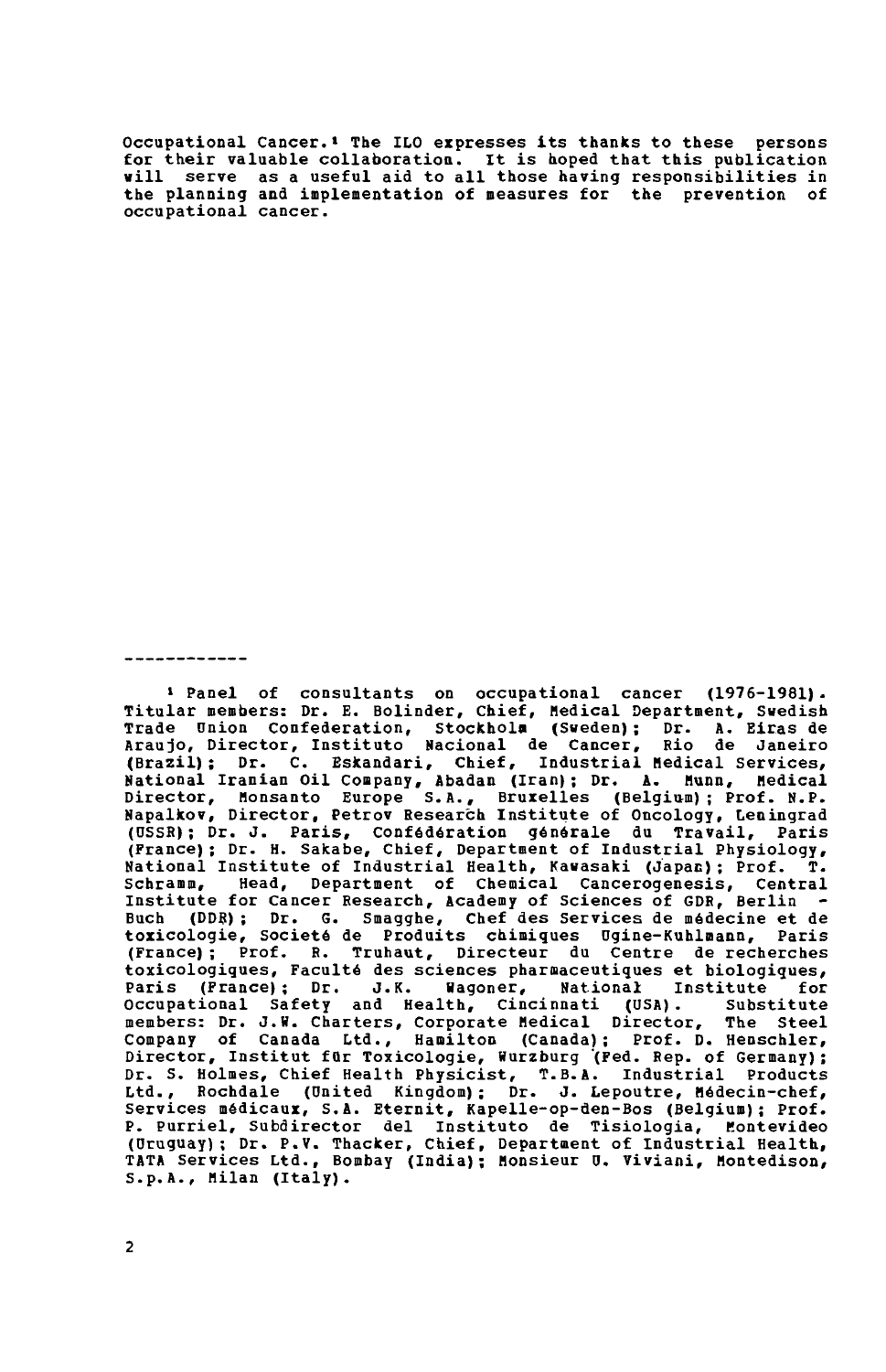#### **1. PROBLEMS RELATING TO THE ESTABLISHMENT**  OF OCCUPATIONAL STANDARDS FOR CARCINOGENS

**For the purpose of this document, occupational carcinogens are chemical substances, physical agents or work processes which nay cause cancer in man due to conditions of exposure in the workplace. Occupationally induced tumours are no different in type and nature from those arising from non-occupational factors. Indeed, they may cause a significant increase of a particular type of cancer in the exposed working population.** 

**These considerations extend to the so-called "benign" tumours. Many benign spontaneous human neoplasms and induced animal neoplasms may become frankly malignant, so that for the purpose of prevention, no differentiation is made between "tumourigens" and "carcinogens".** 

## **1.1 Animal experimentation**

**Current approaches to the control of occupational cancer now rely heavily on animal experimentation usually involving the rat or mouse. More and more the approach fron the regulatory point of view**  is to consider experimental carcinogens as potential **carcinogens when a significant human exposure exists. In following this line of reasoning, however, the magnitude of the potential problem becomes considerable. For example, the National Institute for Occupational Safety and Health (NIOSH) of the United States has identified some 1,300 substances which have produced some tumourogenic or carcinogenic effect in animals.<sup>1</sup> However, a number of these cases need further confirmation because they are inferred from published studies for which there are insufficient data with regard to the design of the research or the criteria for evaluation.** 

**The actual extent of occupational exposure to many of these chemicals may be minimal. Nevertheless, there can be no doubt that**  some, if not many, of these substances are capable of producing **cancer in humans. In addition, the number of chemicals to which workers are exposed and which lack adeguate evaluation is unknown.** 

**In evaluating experimental animal data, it must be recognised that this is not a perfect tool. There are substances, such as the**  inorganic compounds of arsenic, which are highly suspected **producing an increased incidence of cancer in workers, but for which animal experimentation has to date been unsuccessful.<sup>2</sup> Just as "false negative" results exist, so do "false positives". There is some evidence to indicate that while certain substances, such as otoluidine and diethyleneglycol, are carcinogenic in test animals, their hazard potential in the workplace is not significant.** 

**Another factor of concern involves the evaluation of trace impurities especially as more sophisticated analytical techniques** 

**» National Institute for Occupational Safety and Health (1975) SusEêçtgd\_çarçinogensi A\_subfile of the\_\_NI0SH Toxic Substances LIST, alosh, kockville (maryiand), p. 342.** 

**<sup>2</sup> International Agency for Research on Cancer (1973) I£RÇ. Monographs on the Evaluation of Carcinogenic Risk of Chemicals to**   $han. 2.$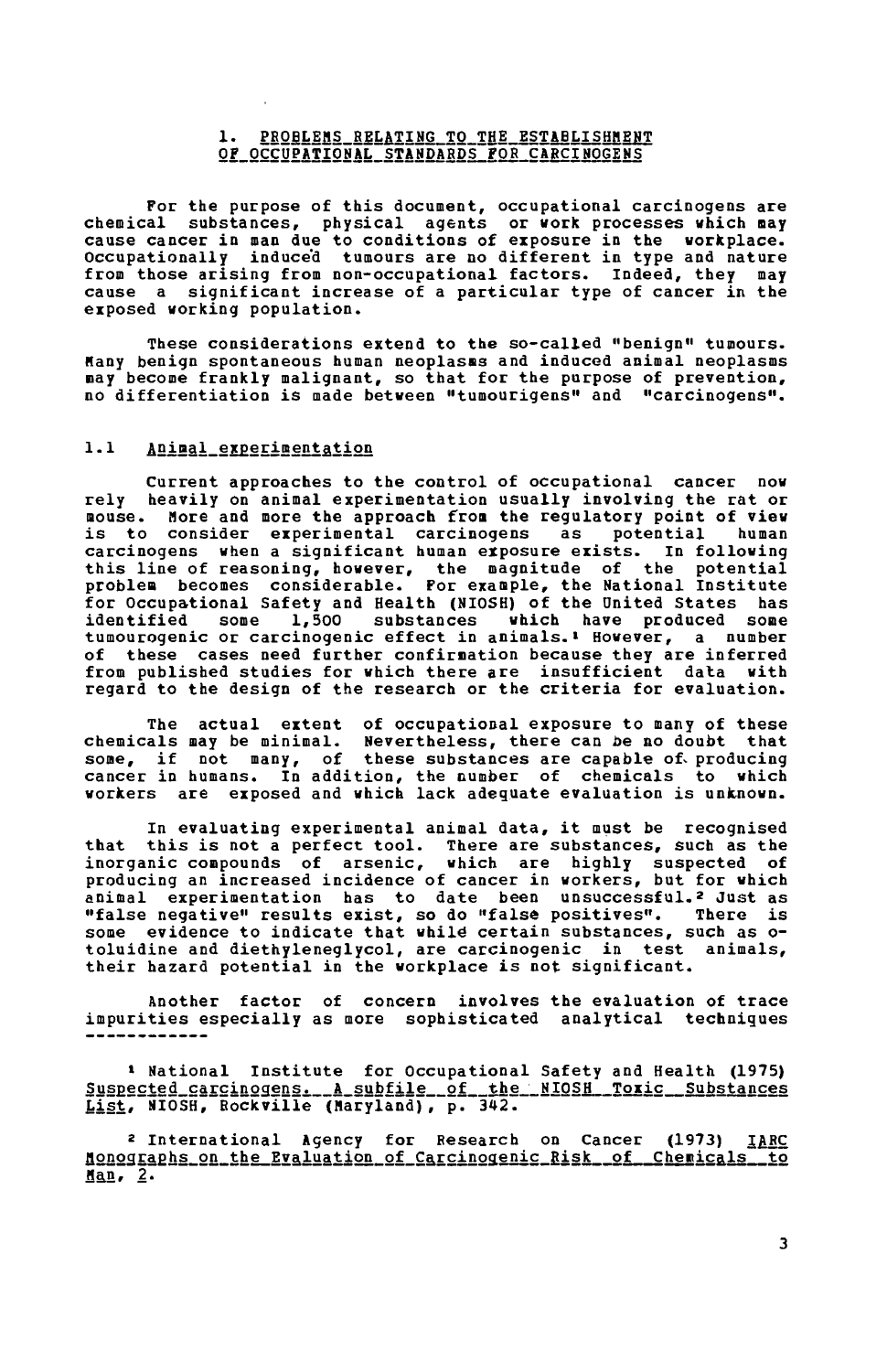**become available. Serious concerns exist as to whether the basic chemical or the impurity is the aetiological agent. The best example of this probably involves 1- and 2-naphthylanines. Here the 2-isomer is without doubt a carcinogen. Some researchers have attributed the increased incidence of bladder cancer among workers involved in the manufacture of 1-naphthylamine to the 2-impurities. However, lacking definitive data, certain countries which regulate carcinogens have chosen to include 1-naphthylamine as a carcinogenic substance.** 

**another area of current controversy involves the concept of dose-effect relationship and the existence of a "no effect" dose level. The problem of "no effect" levels of «xposure to carcinogens has been much debated over many years. Our knowledge about doseeffect relationships and cancer is mainly based on animal experimental work. The dose-frequency curve obtained with, for instance, methylcholanthrene after a single subcutaneous injection has the S shape known fron classical toxicology.<sup>1</sup> The shape of the curve implies the existence of a zero-effect level of the**<br>carcinogen. In a probit diagram the S shape curve can be **carcinogen. In a probit diagram the S shape curve can be transformed to a linean curve.\* It should be remembered, however, that an increase in the number of experimental animals per dose group increases the probability of obtaining an animal with a tumour at a low dose level. The zero-effect dose seems thus to be a phenomenon closely related to the number of animals, the species and the route and type of administration, which cannot be extrapolated to other population sizes, nor to other species, absorption routes or exposure- times.** 

**The fractioning of a single dose of a potent carcinogen into small doses administered over a long period seems to increase the response.2 Thus, twelve subcutaneous injections of 0.042 mg each of benzo(a)pyrene in mice induce tumours in 70 per cent of the animals. The same total dose (0.5 mg) administered at one single injection induces tumours in about 20 per cent of the animals. If any generalisation can be made from one experiment with one substance, then it would appear to be more dangerous to be exposed to small amounts of a carcinogen repeatedly and for a long time than to have one single peak exposure.** 

**Dose-latency studies seem to indicate that low single doses induce tumours with long latent periods, while high singlé doses induce tumours with short latent periods.» It should therefore be theoretically possible to derive a dose for a given animal species, number of animals, route and type of administration, which does not induce a tumour within the life expectancy of that particular species. However, even if this were possible for one substance and one test species, it is not possible to extrapolate such a zeroeffect dose level to any other species.** 

------------

1 Bryan, W.R. and Shimkin, M.B. (1943) Journal of the National Cancer Institute, 3, 503.

**<sup>2</sup> Payne, W.U. and Heuper, U.C. (1960) American Industrial Hygiene association Journal. 21, 3S0. ~** 

**4**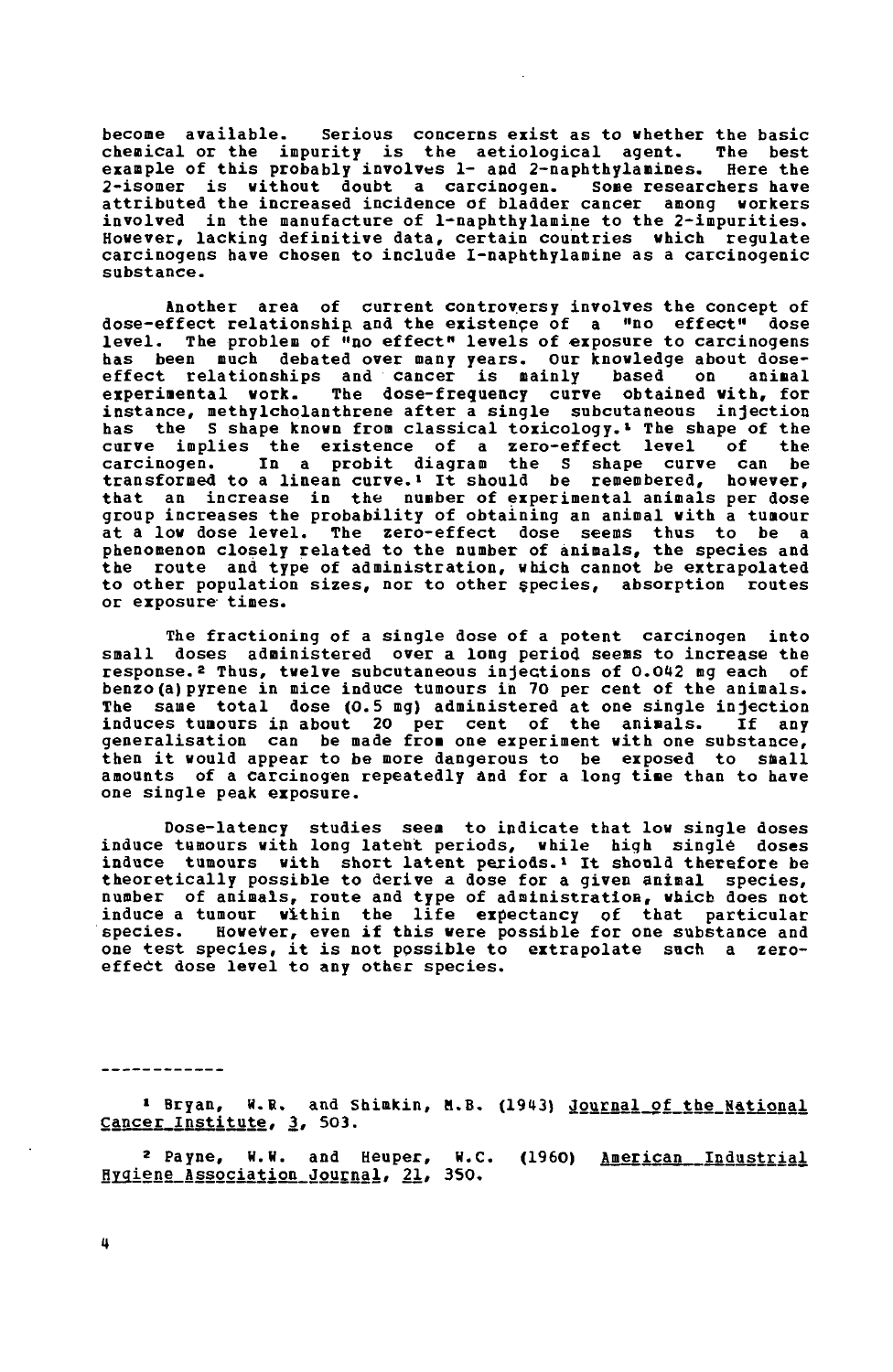#### **1.2 Extrapolation from aninal to nan**

**The sane problems arise in the extrapolation of laboratory tests to industrial exposures because of variations in response in different aninal species and in nan, in respect of both tusour induction and target organ. The problem is enhanced in so far as in nost experinents it has not been possible to reproduce industrial exposure in respect of either dose level or route of entry into the body.** 

**The following arguments are adduced against an extrapolation**  of dose-response data from laboratory animals in an attempt to **tablish linits of occupational exposure:** 

- **Han is genetically more heterogeneous than test animal strains. It is thus more likely that a highly sensitive or highly resistant individual will be found in any human population than that such an individual will be detected among a limited number of animals.**
- **There are reasons to believe that a number of endogenous and/or exogenous factors interfere with the response towards**  a carcinogen, either strengthening or antagonising **carcinogenic action of a substance. Some of these factors, such as nutrition or physical stress are standardised for laboratory animals, but not for man.**
- **The age of the individual at the start of the exposure may be an important parameter in determining the response. Young animals are more sensitive than old animals. Laboratory animals are selected according to age, weight or both at the start of the experiment and are thus more biologically homogeneous. Human populations are not standardised in any respect when occupational exposure starts.**
- **Fractioned exposure, i.e. low doses over a long time, is a common feature in human populations which may increase the risk of cancer. ,**
- **Human populations are likely to be exposed to more than one potential carcinogen at one time during life. Synergistic effects may therefore be expected. Horeover, carcinogens are metabolised by different species in a different manner and at different rates into biologically active or inactive**  are differences **mechanisms of man and animals. Extrapolation of "safe" doses from animal experiments to man is therefore at present still not possible, and in any case it would not ensure safety when the total exposure panorama is considered.**
- **The size of an animal test population as compared to man is a considerable problem when discussing zero-effect levels of carcinogens. Table 1, taken from Zbinden, illustrates the relation between test group sizes and the predictability of animal tests in guantitative terms for human populations. Within 59 animals in each dose group one can, for instance, detect at least one animal responding to a carcinogen which will lead to 5 per cent tumour-bearing individuals in an exposed human population, if one accepts a confidence level of 0.95. In order to detect a low potent carcinogen, causing say one tumour per thousand workmen, it is necessary to use at**

**5**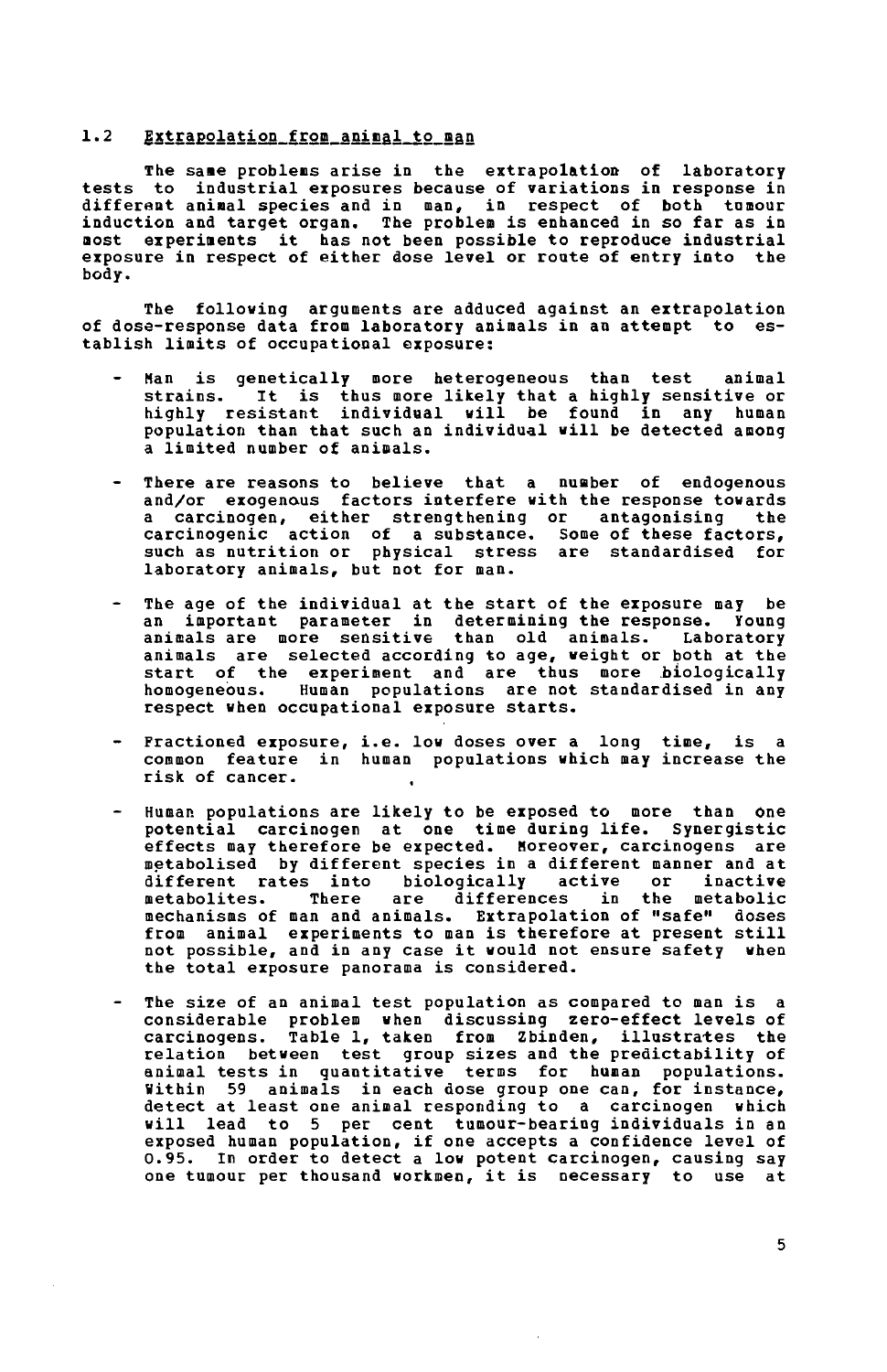**least 2,995 test animals in each dose group. Such a comparison is based upon the assumption that human populations and test animal populations respond identically, an assumption which may well be false.** 

| Probability of toxic<br>effects in man | Animals in experiments* |                     |  |
|----------------------------------------|-------------------------|---------------------|--|
|                                        | Probability<br>0.95     | Probability<br>0.99 |  |
| (5)                                    |                         |                     |  |
| 100                                    |                         |                     |  |
| 80                                     | 2                       | 3                   |  |
| 60                                     | 4                       | 6                   |  |
| 50                                     |                         |                     |  |
| 40                                     | $\frac{5}{6}$           | 10                  |  |
| 20                                     | 14                      | 21                  |  |
| 10                                     | 29                      | 44                  |  |
|                                        | 59                      | 90                  |  |
| $\frac{5}{2}$                          | 149                     | 228                 |  |
| $\overline{1}$                         | 299                     | 459                 |  |
| 0.1                                    | 2995                    | 4 603               |  |
| 0.01                                   | 956<br>29               | 050<br>46.          |  |

#### $Table_1$ : Number\_of\_animals\_in\_toxicity **experiments**

**Source: Zbinden G. (1973) Progress in Toxicology. 1, Springer, New ïork.** 

**«Number of animals to be included in an experiment in order to find at least one subject with the toxic effect (assuming identical incidence of toxic effect in animals and man). (Calculated by T. Harthaler, Biostatistics Centre, University of Zurich.)** 

**It is clear from the above points that the study of the response to low doses of carcinogens is extreoely difficult. Extrapolation from high dose levels down to low dose levels might be regarded as a possibility. Such an extrapolation can be done from a linear dose-response curve in a probit diagram. Our' knowledge about the shape of dose-response curves at low dose levels is, however, limited. & study on chemical carcinogenesis referred to above, indicates that the dose latency curve has a flatter slope at low dose levels than at high levels, though a linear curve at all dose levels studied is suggested for tobacco carcinogenesis and for radiation-induced cancer in human populations. A simple extrapolation of a linear part of a dose curve obtained by epidemiological studies may thus be hazardous even when a safety factor is introduced.** 

**The conclusion is, in summary, that experimental studies on chemical carcinogenesis, although providing very useful information, are insufficient for establishing a risk estimate for human exposure in the work environment. The best way to establish a true risk estimate for human exposure is by means of an integrated evaluation**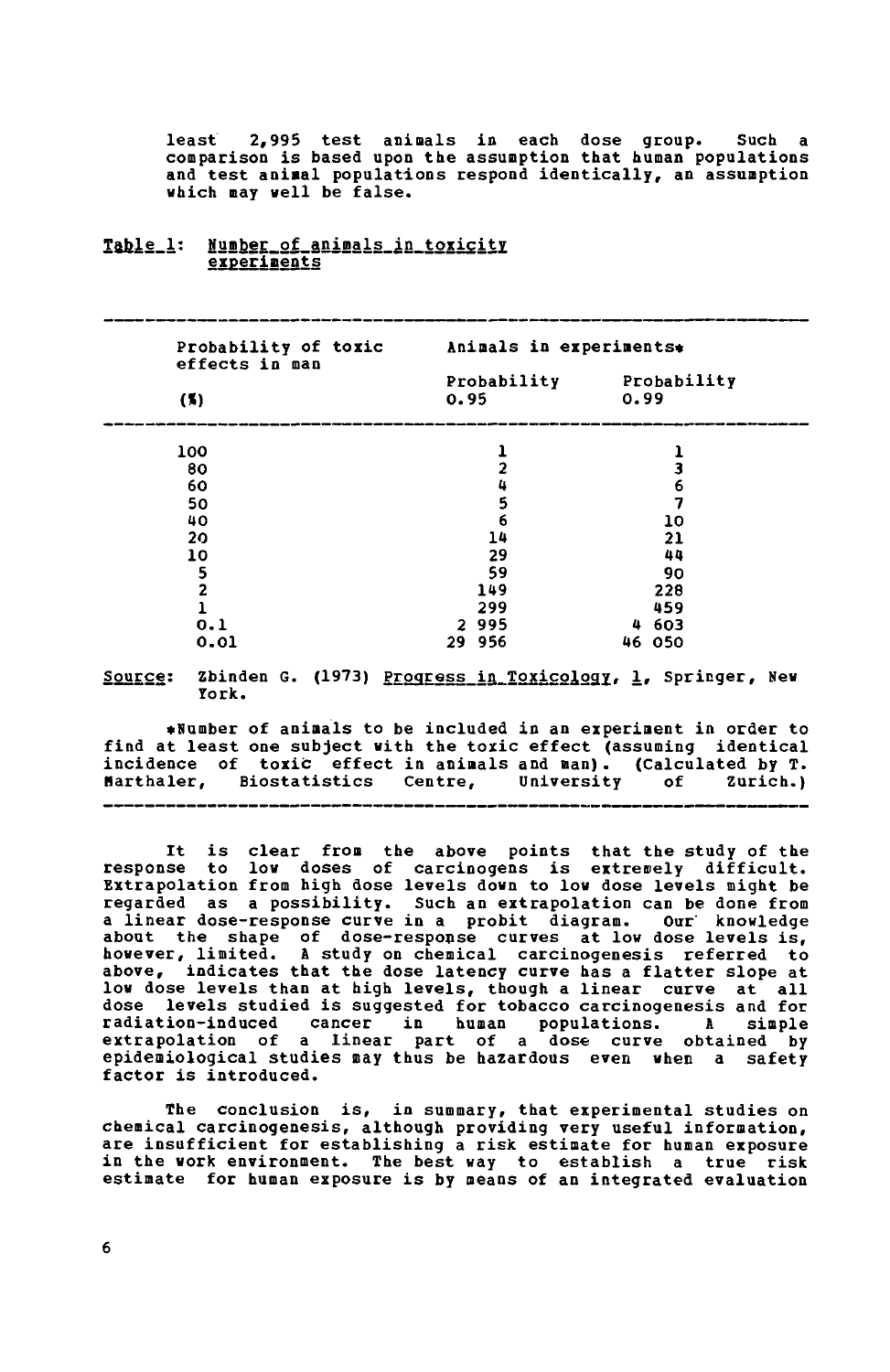**of epidemiological studies and proper animal experiments. In the absence of an adequate dose-response curve for a human population as obtained by epidemiological studies, animal data should essentially be used to establish carcinogenicity as such, and possibly for comparing the risk potential from one substance to another. Experimental animal testing remains indeed necessary in the case of new substances for which epidemiological studies are obviously not applicable. From a practical point of view, exposure to an experimental carcinogen should be kept as close to zero as possible in the occupational environment, irrespective of dose level in the test system, animal species, tumour site, type or frequency.** 

## **1.3 Epidemiological studies**

**The most effective contribution to the establishment of a reliable risk estimate for human exposure in the working environment is by means of epidemiological studies. &n epidemiological study is a statistical means of comparing the frequency of a particular effect in one group of people with that of another group or with the population as a whole. Ideally, it should be possible in such a study to measure the level of exposure and the incidence of effects so as to establish a dose-response relationship. This is however, seldom possible in studying the incidence of occupational cancer because of the small populations at various risk levels and of inadequate or even complete absence of relevant analytical data on the contaminants. when these data are available, then valid information is obtained. Some recent studies have confirmed the validity of this method for assessing the relationship between the incidence of certain types of cancer and an occupational exposure. This was the case, for example, for pleural mesothelioma in asbestos workers and for hemoangioma of the liver in vinyl chloride workers.** 

**Many uncontrolled factors can contribute to making an**  epidemiological study on occupational cancer less informative **even to making it non-valid. Thus, the size of exposed populations may be small or the exposure time shorter than the time period necessary for tumour induction;, information on past exposure levels may be semi-quantitative or even absent, the technological process may have changed quantitatively or qualitatively during the actual induction period, etc., all factors negatively influencing the risk assessment. In some occupations a multiplicity of chemical products is used making it impossible to correlate exposure to a given agent with an increased risk of cancer.** 

**The problems of establishing a dòse-response relationship at low dose levels are of the sane magnitude in human populations as in test animal populations. This means, among other things, that for practical purposes the concept of a safe level of exposure for human populations is closely connected to the size of the exposed population and any increase in population size may increase the probability of observing a cancer due to occupational exposure. Moreover, epidemiological studies are naturally based upon comparisons with control populations which are themselves changing. The cancer incidence in the population of industrial societies is increasing even over a relatively short-time perspective. For certain cancer sites, for instance lung cancer, the incidence in some countries has increased considerably over a ten-year period. Any risk estimate obtained in an occupationally-exposed population is thus based on a comparison with a population having a continuously increasing "background noise", and it might be argued that**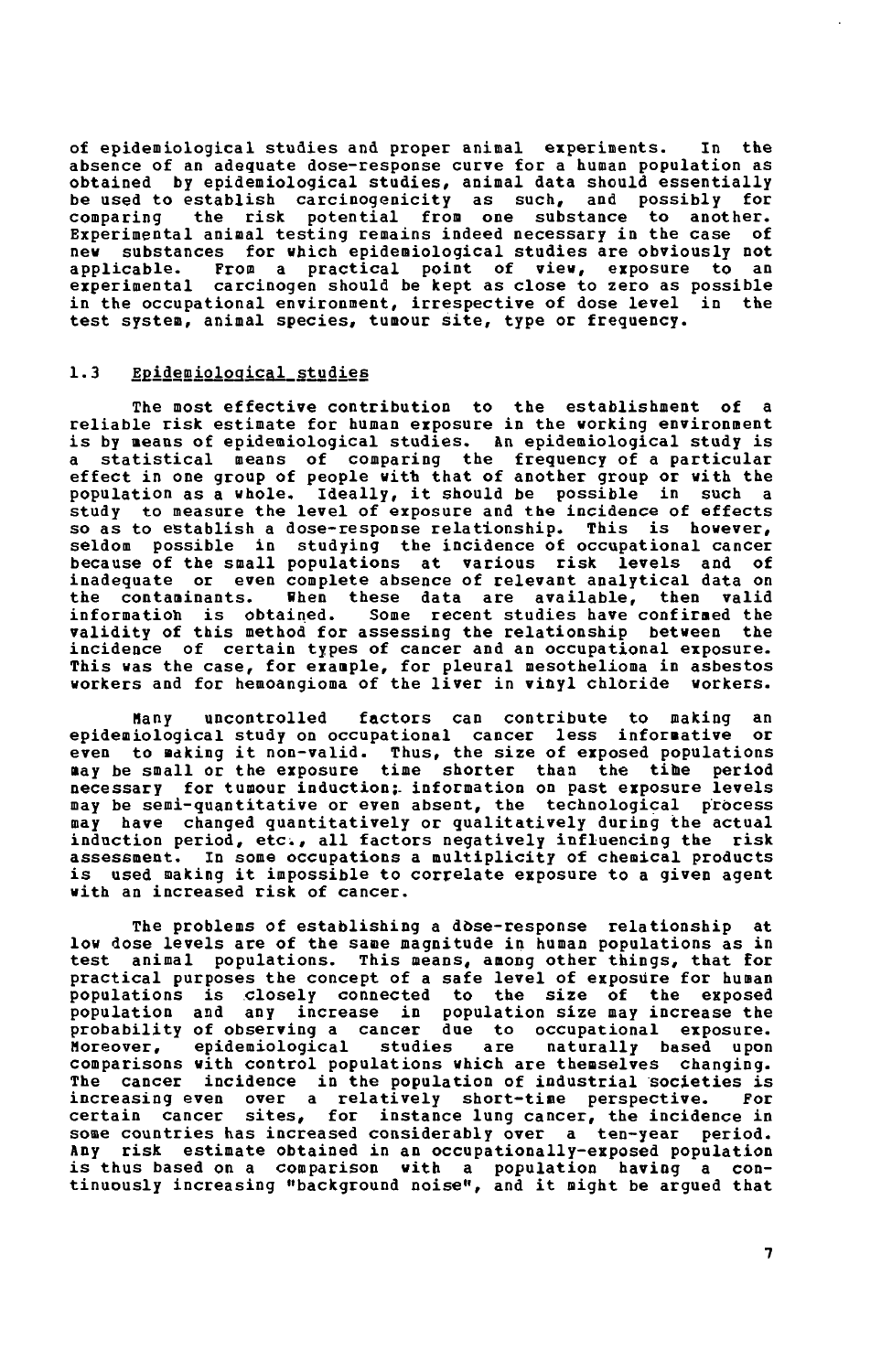this mere fact involves an acceptance that an increase in cancer incidence is reasonable. The conclusion is that a risk estimate based on an epidemiological study should be corrected by a "safety factor", the size of which could be 2 or higher. Even if an occupational standard could tentatively be established according to such estimations, the exposure should be kept as close to zero as possible because a zero-effect level might not exist or at least would be most difficult to validate.

This is the concept which led, for certain carcinogens, to the<br>ishment of "technical reference concentrations". These were establishment of "technical reference concentrations". laid down for practical purposes in order to provide guidance for the planning and implementation of the technical control of the working environment. Where these concentration limits were established they have been primarily based, in a nueber of cases, on the concept of "least feasibly detectable" or attainable concentration using existing technology. However, the setting of occupational standards according to technological criteria must be made with an understanding of technology's potential for change when specifically directed towards improving work hygiene. Tbe story of vinyl chloride exemplifies this situation. The Swedish occupational exposure limit of vinyl chloride was temporarily lowered in the spring of 1974 to 20 ppm time-weighted average. This level was merely an adjustment to the practical level already maintained in the polymerisation industry at that time. A limit below 10 ppm was considered technologically not possible by the industry. Animal data indicated, however, that 50 ppm, which was the lowest dose tested, induced tumours in mice and rats, a fact which strengthened the demand for a zero exposure. In the autumn of 1974, 1 ppm was adopted as the time-weighted standard. Today the Swedish companies are able to maintain that limit of exposure. The technologically impossible task of today might thus be feasible tomorrow.

## l.i» New\_çhemiçals\_and\_çhemiçals\_in\_use

A prevention programme for new chemicals could include an obligatory adeguate testing of chemicals for their possible carcinogenic potential.

For chemicals already in industrial use, testing for carcinogenicity and mutagenicity may be required by national authorities, especially for suspect substances where no epidemiological data exist or can be obtained.

Although testing would be desirable for all new chemicals and for a large proportion of chemicals already in use, this is obviously a most difficult task considering the number of new substances introduced each year onto the market as well as those already in use. Moreover, taking into account the relatively long duration and the complexity of animal experiments, it becomes necessary to evolve criteria for selecting substances to be submitted to further animal experiments. Promising avenues in this connection seem to be provided by testing substances for mutagenicity in bacteria or other inferior organisms, for malignant cell transformation in vitro or for unscheduled DNA synthesis. These methods are more rapid than experimental testing in laboratory animals and, although they still present considerable difficulties in their interpretation, substances found to be active in these tests may also be suspected for carcinogenicity. In spite of certain differences of opinion in the assessment of the screening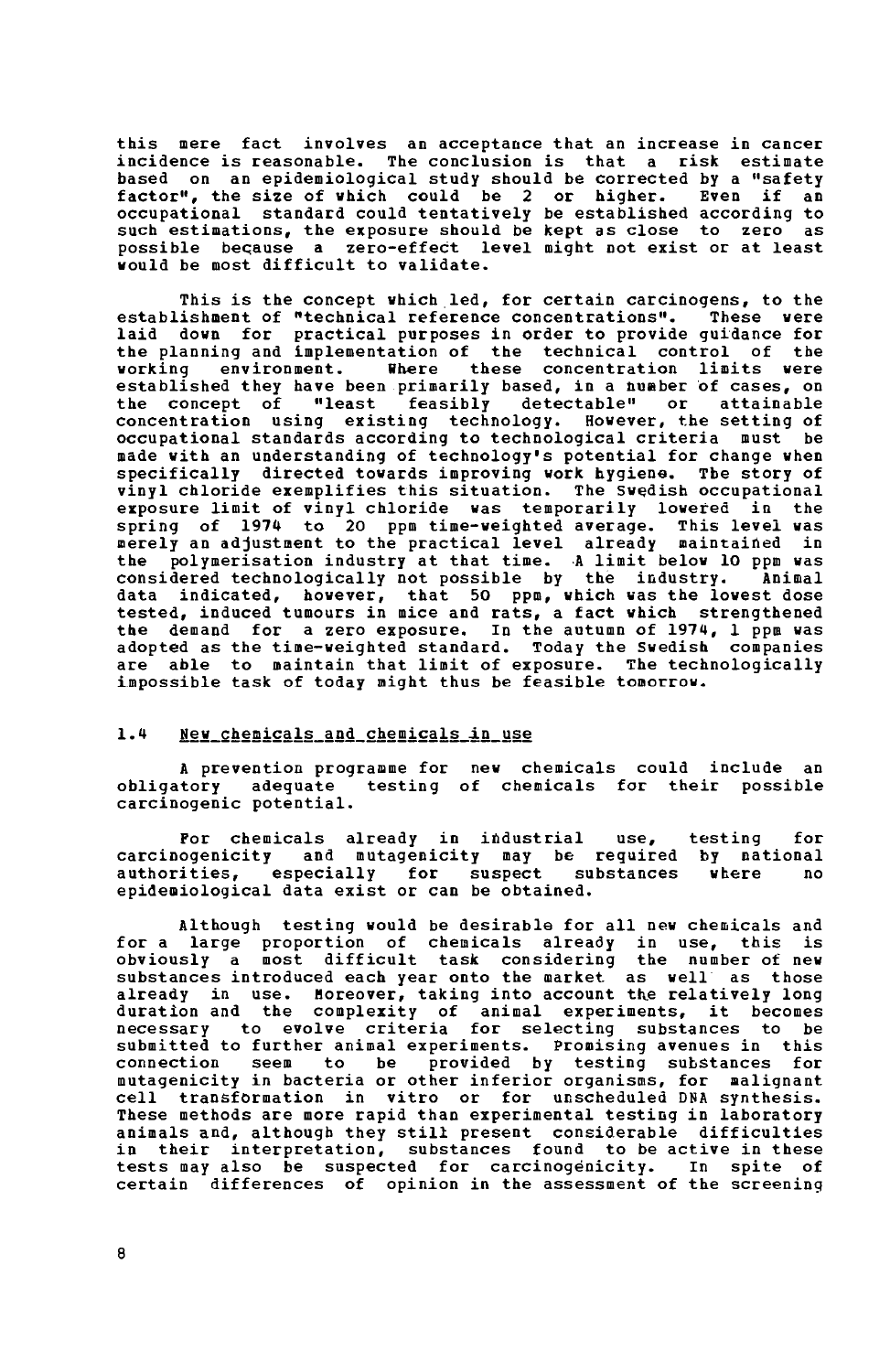**tests, the present approach is therefore to carry out tests in animal systems on chemicals which (a) are found to be active by screening tests for mutagenicity; and (b) are structurally related to known experimental or human carcinogens. Other important factors to be considered when establishing priorities are the physical, chemical and biochemical properties, especially as they relate to potential routes of exposure; the quantity of material produced or the anticipated potential: the number of workers exposed and the level of exposure; the ultimate community involvement, whether for instance exposure is limited to industrial settings or a wider contamination is possible. These problems have been actively studied in recent years.»** 

**fts a consequence it has been felt necessary to develop practical guidelines for the conduct of these experimental studies. it the international level such guidelines have been developed by the International Agency for Research on Cancer (IARC) and, in**  these require: exposure to dose levels lending **measurable effects; appropriate length of testing; presentation of a satisfactory protocol involving appropriate exposure routes; use of an adequate control group; interpretation of results in relationship to a control group.** 

**In addition to experimental studies and animal testing, epidemiological studies should be performed in order to establish a risk estimate for chemicals in use.** 

**The final evaluation, especially as regards the establishment of preventive regulatory measures, should consider the carcinogenic hazard to working populations. Consequently, several factors should be taken into consideration, among which are: evaluation, both qualitative and quantitative, of experimental data; critical evaluation of epidemiological data when available; consideration of physical, chemical and bio-chemical factors; the nature of the technology where exposures may result; and other possible influencing factors, such as synergistic/antagonistic potential, the potential for personal factors such as diet and smoking to have a**  effect and the possibility of mutagenic and/or **teratogenic effects to be manifested, especially where exposure of females of childbearing age is possible.** 

------------

**» See also:** 

**world Health Organisation (1971) Principles for the testing and evaluation of drugs for carcinogenicity. Technical Report Series No. «82, WHO, Geneva.** 

**World Health Organisation (1971) Evaluation and testing of drugs for mutagenicity: principles and problems. Technical Eeport Series No. U82, WHO, Geneva.** 

**World Health Organisation (1974) Assessment of the carcinogenicity and mutagenicity of chemicals. Technical Report Series No. 546, WHO, Geneva.**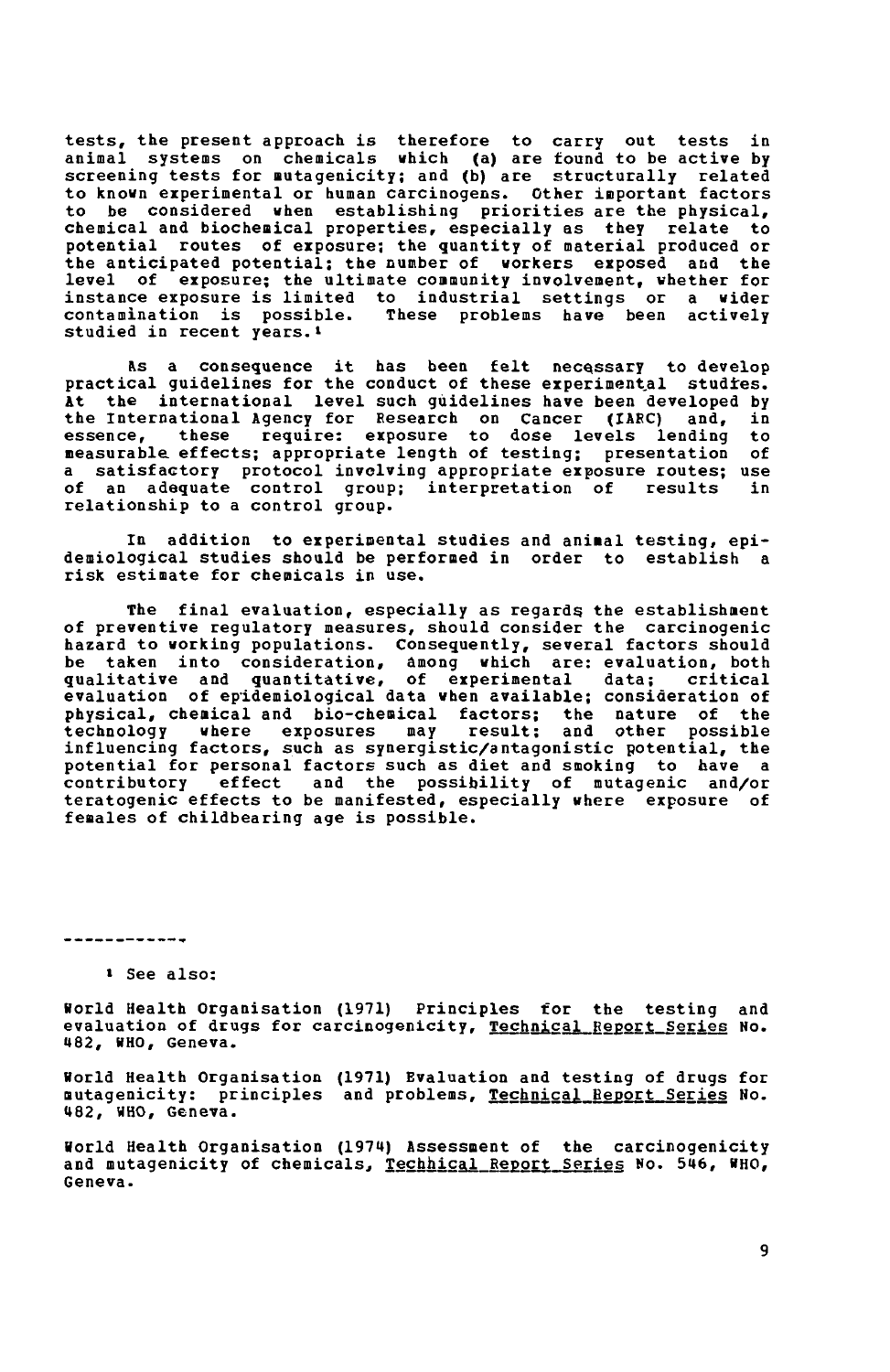#### 2. CLASSIFICATION OF CARCINOGENS FQR THE PURPOSE OF LEGISLATION

In the field of occupational carcinogenesis, as in other scientific fields, very little is known in comparison with what is not known. The resources available to cope with the entire spectrum of occupational safety and health problems are finite, and occupational carcinogenesis is just one part of this spectrum. Hence the need to classify carcinogens by some rationale, in order that governmental authorities, employers and employees can put the problem into a proper perspective.

While every classification system is arbitrary, it is accepted that some form of classification is useful. For practical purposes a list of carcinogens can, for instance, be structured according to one or more of the following criteria:

- (a) human carcinogens/animal carcinogens;
- (b) highly/moderately/low potent carcinogens;
- (c) prohibited/permitted carcinogens according either to "necessity" (cost-benefit assessment), or technological feasibility, or to potential hazard, i.e., degree of risk, as regards occupational exposures.

A listing according to principle (a) would for instance include 2-naphthylamine, bis-chloromethyl ether, benzene and vinyl chloride as human carcinogens. The most satisfactory criterion for listing a substance as a human carcinogen is an increased cancer risk (adjusted for age, sex and other compounding factors) in occupationally exposed groups (at best with different dose levels) compared to control groups. This is derived from epidemiological studies which are unfortunately only available in a minority of cases for the establishment of the carcinogenic activity of chemicals.

Further, the number of factors already mentioned which can influence negatively a correct risk assessment, and the multiplicity of exposure to chemicals inside and outside the work site, may invalidate the conclusions of such inquiries or call for caution in their interpretation. There is thus a tendency to underestimate the true number of human carcinogens. This means that a listing of human carcinogens apart from experimental carcinogens, in so far as the listing implies separate levels of restriction of the occupational exposure, does not necessarily reflect the true risk situation. A rather widely accepted pragmatic approach from the regulatory point of view is to consider experimental carcinogens as potential human carcinogens when a significant human exposure exists. This point is illustrated by the findings concerning, for instance, vinyl chloride, bis-chloromethyl ether, diethylstilboestrol, which, having shown carcinogenic action in animal boestrol, which, having shown carcinogenic action in animal<br>experimentation, were subsequently found to be carcinogenic also for man.

A listing of carcinogens according to potency is the second possibility. This, however, is not accepted by a number of scientific workers, because of the difficulty of defining criteria of potency. Generally speaking, potency may be defined as being the amount of carcinogen required for the production of a given

10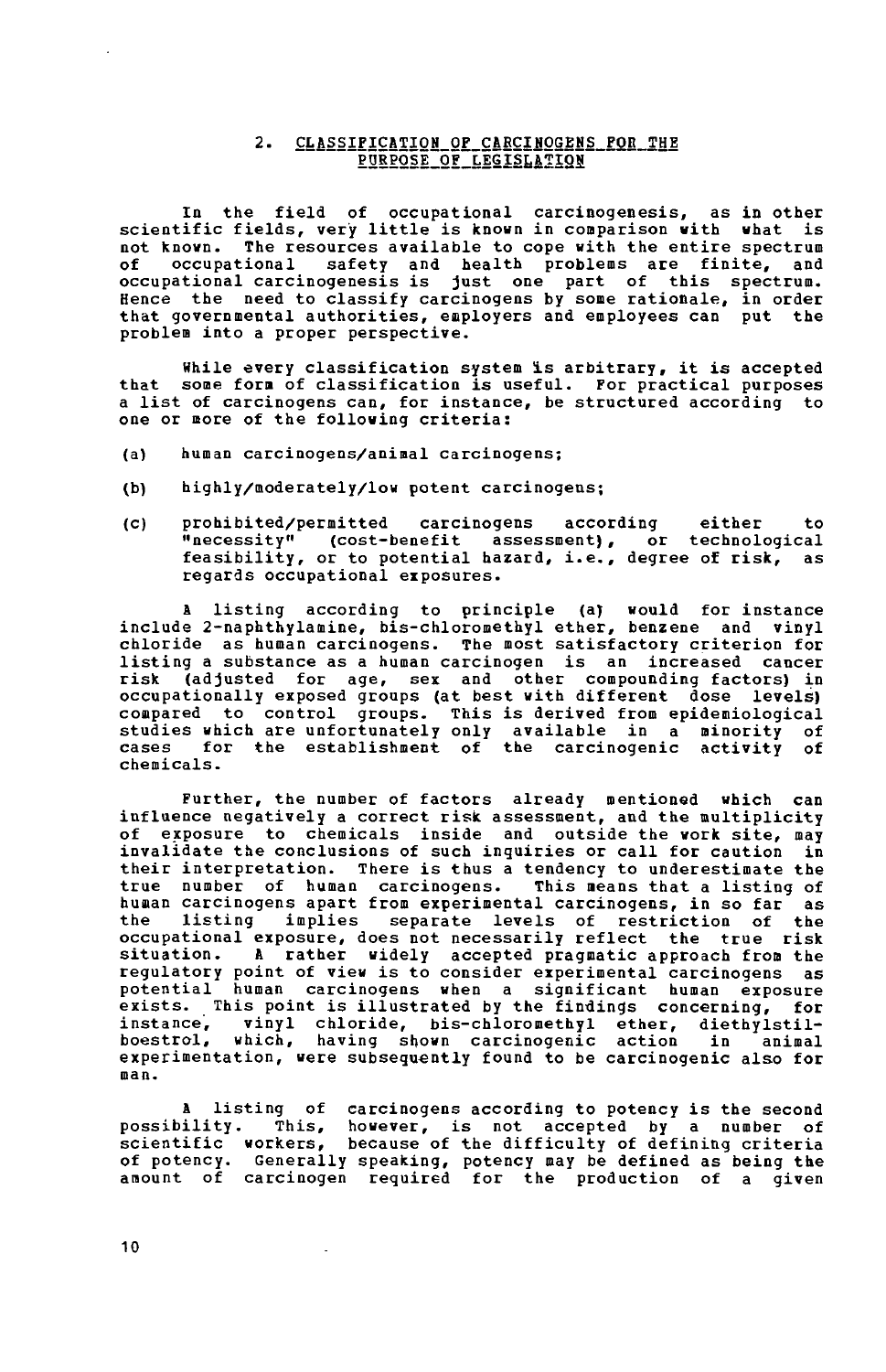proportion of malignancies and the steepness of the slope of the<br>dose-response curve. However, the carcinogenic potency of a However, the carcinogenic potency of chemical is not a characteristic independent of the experimental condition nor of biological parameters. Animal species, strain of animals, sex, age at start of exposure, nutritional factors, enzymatic pattern, immunological factors, routes or types of administration are among those factors influencing the doseresponse. Thus, 2-naphthylamine seems, for instance, to be a carcinogen of lower potency for rats and rabbits than for dogs and humans. Some experimental highly active carcinogens, like methylnitrosourea and dietbylnitrosourea, occur in environments where the establishment of their risk in occupational handling is difficult. The listing of carcinogens as high potent/low potent carcinogens, implying different levels of legislative action according to potency, may thus lead either to workers being exposed to potential carcinogenic hazards or to unnecessary stringent legislation.

A listing of carcinogens occurring in the occupational environment could be structured according to technological criteria. This may refer either to the technical necessity of using a specific substance having a carcinogenic action for a given technological process, or to the degree of exposure to a carcinogen under normal operating conditions. Both approaches may result in a list of prohibited substances. There is no doubt that some potential carcinogens used by industry could be dispensed with, although the economic impact of the withdrawal of such potential carcinogens varies from country to country. There is also no doubt that many carcinogenic substances can be substituted by other non-carcinogenic compounds or by compounds known to present less risk in a carefully controlled work environment, as estimated in reliable epidemiological studies.

In the recommendations which follow, carcinogenic chemicals, physical agents and processes are classified on the basis of their estimated potential for inducing cancer in working populations. Therefore, a number of factors are combined in the assessment. It is not proposed that the listings as shown in Appendix 1 are allinclusive, but they are rather an attempt to identify the risks for which, in the view of the ILO Panel of Consultants, sufficient<br>information is available at the present time. It is anticipated information is available at the present time. that as more information becomes available on these and other problems, the listings will be modified and appropriate additions and/or deletions made.

Specific recommendations have not been made as to the appropriate course of action to be taken by governments or industries to arrive at the degree of control recommended for each category. Depending on a number of complex individual factors, these may include banning the use of certain chemicals, the need to obtain special authorisation for use and/or the establishment of levels of exposure based on current control technology.

In cases where the competent authority has power to deliver special authorisation for the production or use of specified carcinogenic substances, such authorisation should stipulate the<br>obligation to apply strict preventive measures. These should obligation to apply strict preventive measures. include such appropriate technical, hygiene and personal protective measures that would ensure a satisfactory protection; the medical supervision, biological tests or other investigations to be carried out; the records to be maintained and the professional qualifications of those dealing with the supervision of exposure to the substances in question.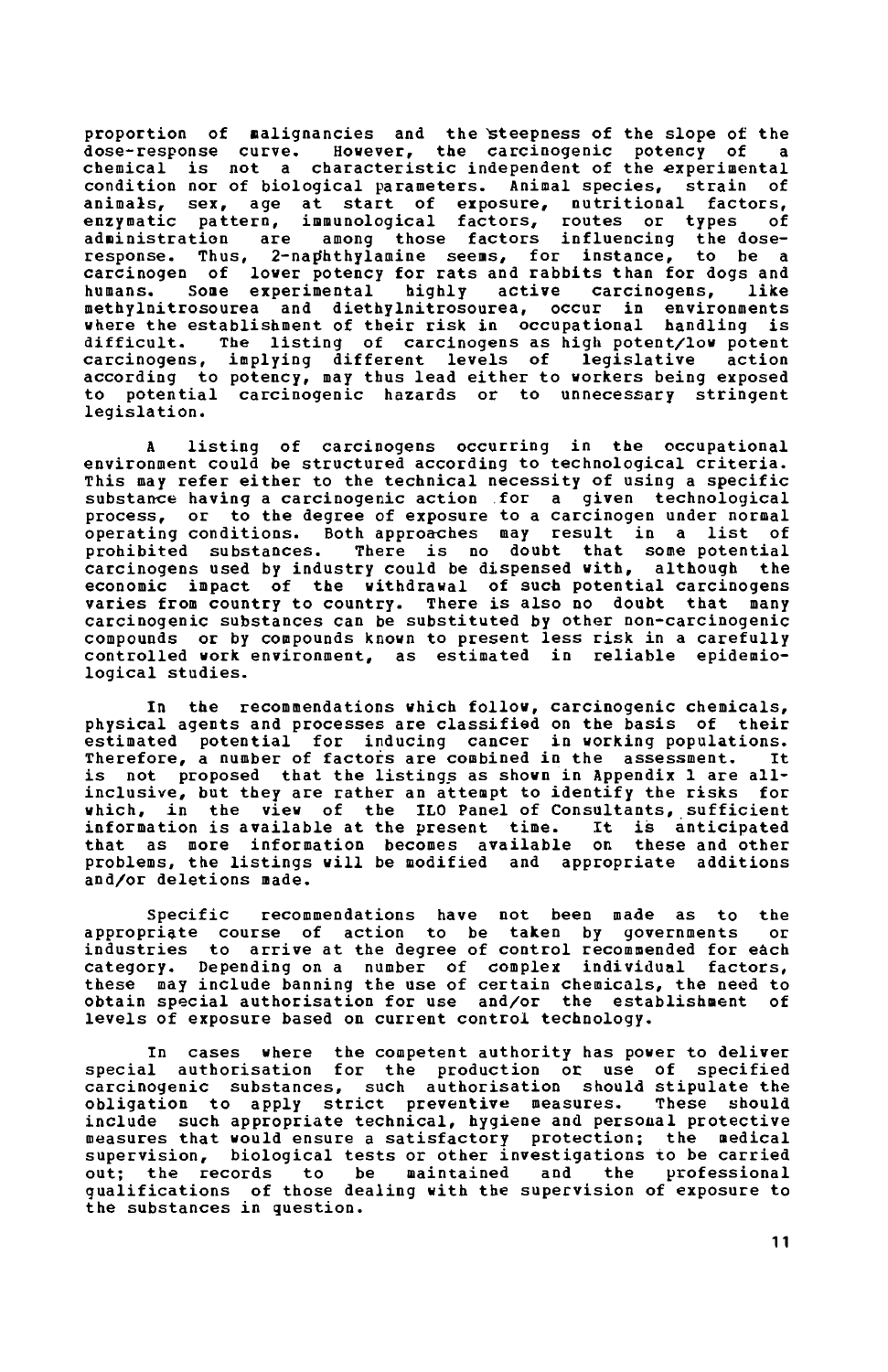Due to the paucity of epidemiological data, uncertainties in extrapolating animal data to human exposures, and the conceptual difficulty in formulating acceptable degrees of risk, it would appear particularly difficult to recommend "safe" levels of exposure for carcinogenic substances at this time. There is, however, from a practical point of view, a clear need to provide quidance for cases in which the production or use of carcinogenic substances cannot be dispensed with, in particular where they also present other types of risks, such as intoxication, explosion, etc. One way to cope with this need at the present time is to prescribe for certain carcinogens the "technical reference concentrations" referred to above, whose role is to give guidance in the implementation of technical preventive measures designed to reduce to a minimum the exposure to these substances. This has been done in certain national lists, where provisional limit values have been assigned to less dangerous carcinogens.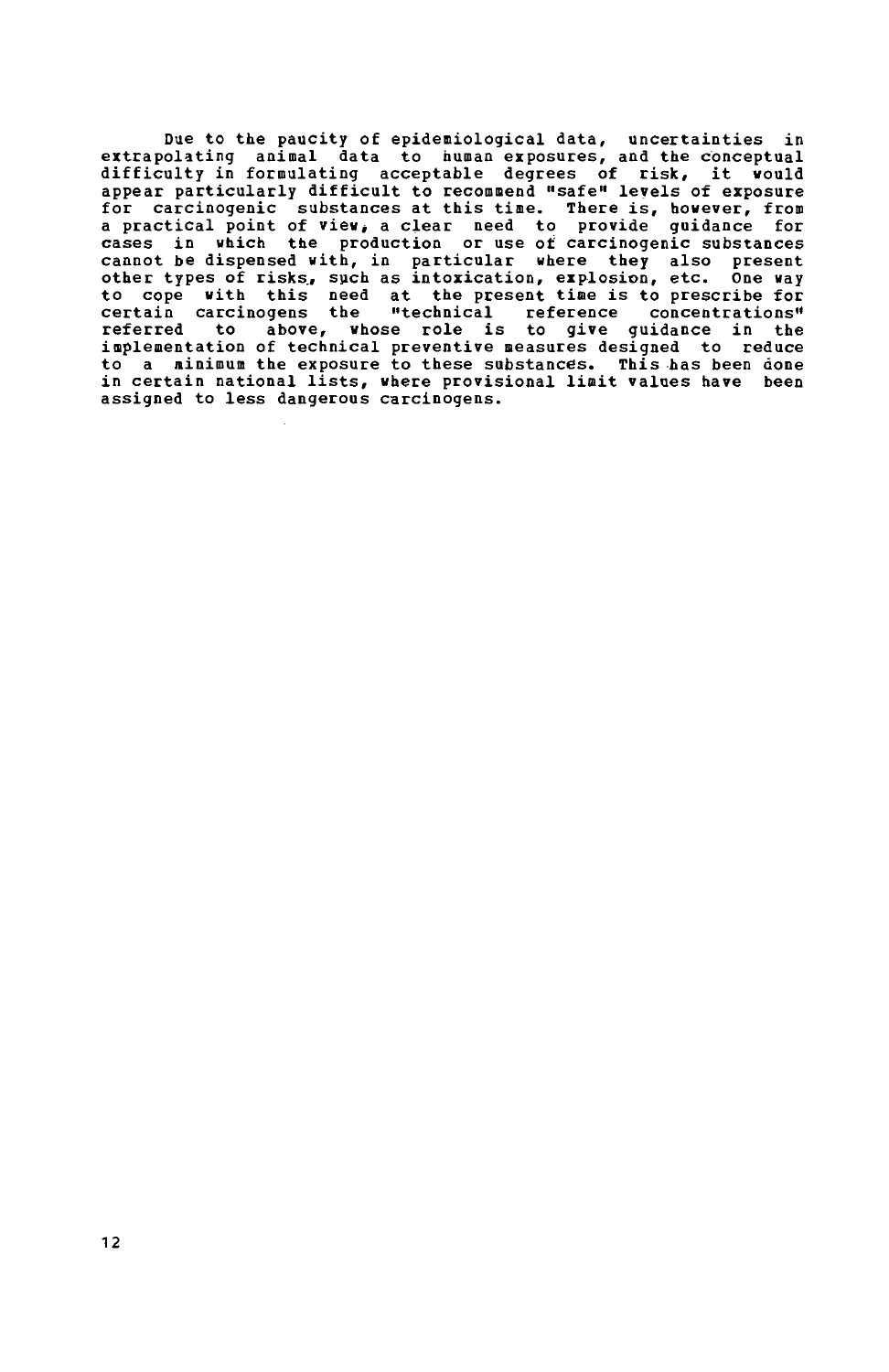#### **3. PREVENTIVE MEASURES**

#### 3.1 General principles

**Safety and health measures should be applied to ensure that work involving the use of one or more carcinogens does not endanger the health of workers or of persons living in the neighbourhood of the plant, by giving due consideration to all the various possible modes of contamination and to the circumstances under which this contamination might occur. Carcinogens may enter the body by: inhalation (vapours, mists, dusts), skin absorption (splashes, soiled work clothes) or ingestion (eating with soiled hands, smoking, etc.). The nature and scope of these measures may therefore vary depending on the situation; they «ay also vary depending on the evolution of scientific or technical knowledge.** 

**The material set out in this section is intended to be used as a guide to enable each case to be studied individually and at the same time enable consideration to be given to the different points listed herein.** 

**Each carcinogen encountered in a plant should be the subject of a document which indicates the practical measures to be taken in relation to the agent's characteristics and to the type of occupational exposure.** 

**Where appropriate, workers or their representatives should be involved in the development of specific procedures and should have the reasons for these procedures explained to them.** 

**The installations (areas, buildings) or workplaces for which special measures should be drawn up and applied should be designated. If necessary, "controlled areas" or "supervised zones" should be marked out.** 

**These measures should be related to the health hazard as it may arise through inhalation, skin absorption, or ingestion, for:** 

- **(a) workers involved directly in the process in question or doing jobs close by; production workers and maintenance workers;**  employees and indirect employees **contractors);**
- **(b) persons living in the neighbourhood who may be exposed to: airborne effluents (gases, dusts, mists); liquid effluents; and solid wastes.**

**All aspects of the industrial process should be covered, including:** 

- **sources of hazard (raw materials, intermediates, by-products, finished products, impurities);**
- **all stages of manufacture, packaging, transport and use;**
- **production;**
- **laboratory operations;**
- **normal operating conditions;**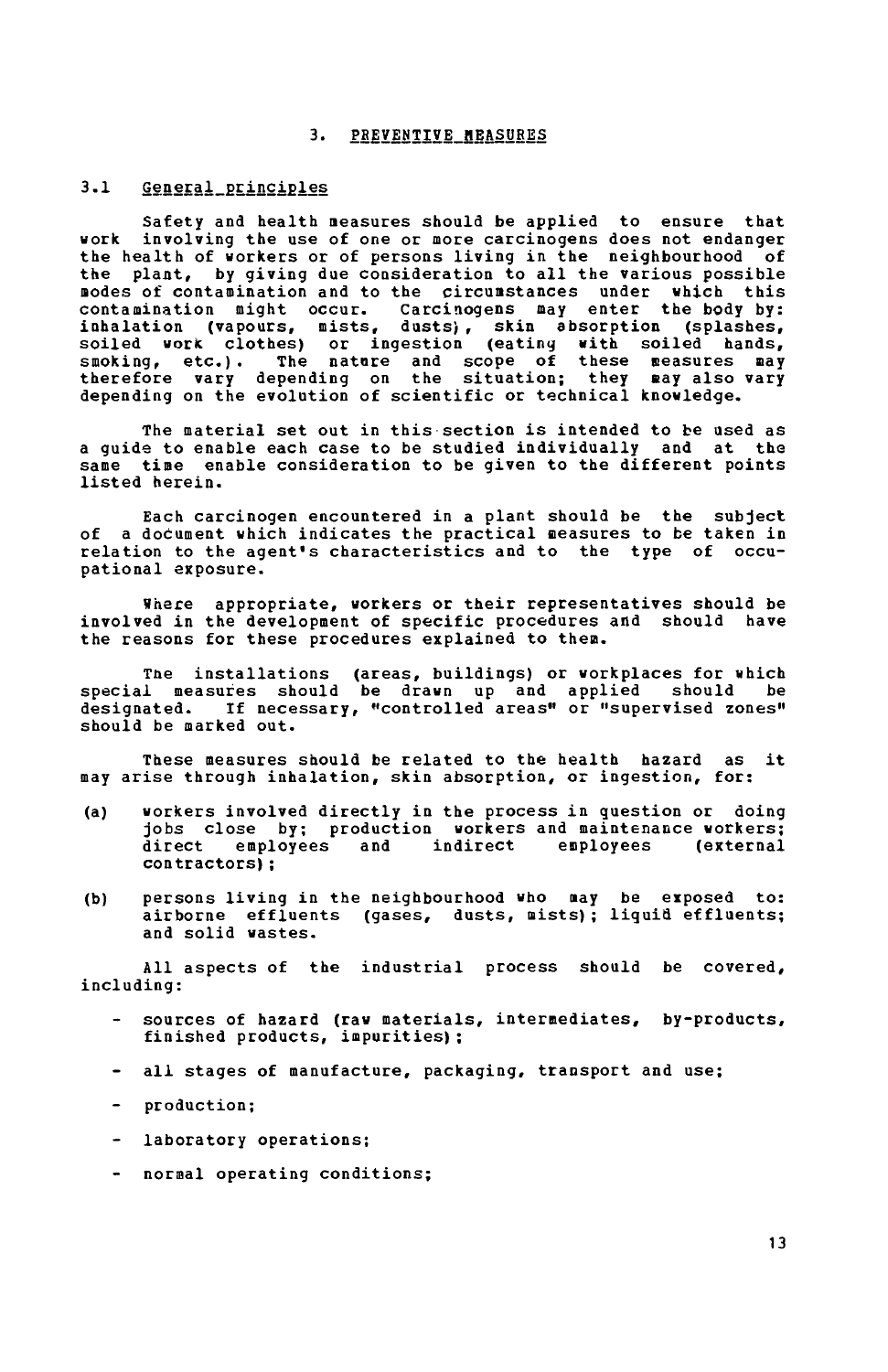- repairs and preventive maintenance;
- incidents.

## 3.2 Technical measures

## Basic principle

Technical preventive measures should form an integral part of all work in which carcinogens are encountered or night be encountered, and before commencing or continuing operations it should be ensured that these measures are effectively implemented. Their implementation should be such as to render other measures unnecessary and taken only on precautionary grounds.

## Substitution

Wherever possible, products known to be carcinogenic in man or likely to be carcinogenic in man should be replaced by other products. Nevertheless, it must be proved that these substitution products constitute a significantly lower health hazard from all toxicological points of view.

Where information is lacking on the health hazards of a given product, for example with new products, literature studies and experimental research should be carried out at the appropriate time with particular reference to potential carcinogenic action.

#### Special studies

A decision to utilise a process in which a carcinogen is employed or during which a carcinogen- may occur, entails a "special study". Such special studies are aimed at minimising the duration of the dangerous operations and clearly identifying these operations for the information of those in charge of the plant. They also provide the necessary detail regarding the physical nature of the hazard, and a complete range of technical data for different stages: temperatures, pressures, etc.

Consideration should be given to research laboratories, pilotoperations and future full-scale production operations, and include:

- the study and recording of the operations of the process in which the carcinogen is present;
- carrying out process technology research in order to minimise the duration of these phases;
- consideration of waste products and any possible impurities;
- the forecast of any possible technical incidents or breakdowns;
- the development of analytical procedures for determining hazardous substances in the intermediate and final products, waste substances and environment.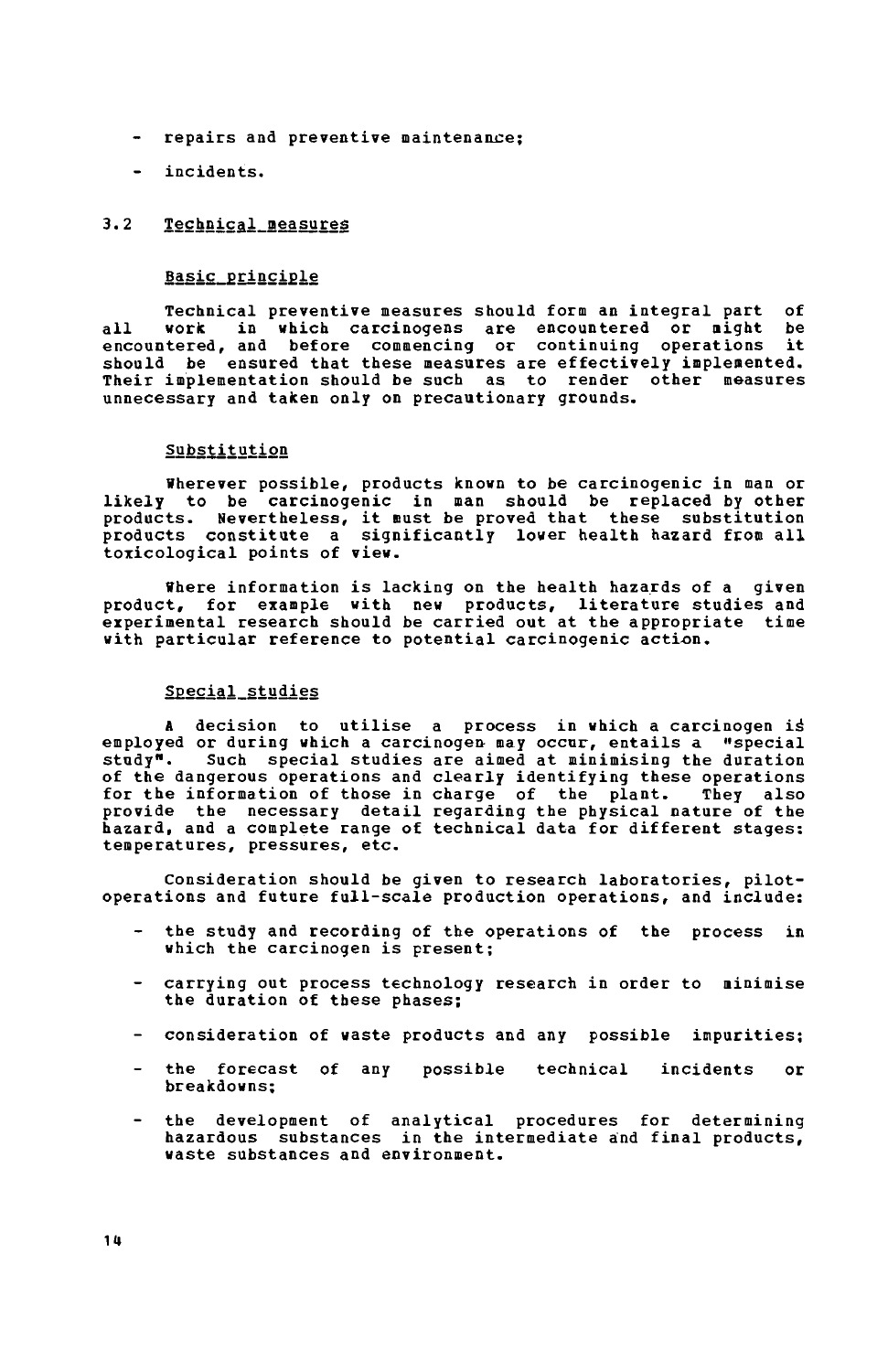#### **Technological study**

**The installation is then designed on the basis of the specific data provided by the above special study in such a way that the eguipnent gives rise to no external contaoination. The over-all and detailed phases of the technological study should deal in particular with:** 

- **the plant location (prenises with permanent ventilation equipment or open-air installations) ;**
- **the design of the plant itself, its equipment, the choice of materials, etc., making allowance for any subsequent maintenance or repair work which might entail a substantial hazard (for example, foresee the likelihood of the workers being involved in such operations having to wear complete airtight "divers" suits with maybe bulky, self-contained respirators), special gaseous, liquid or solid effluent circuits sealed off from the environment, and the special processing of effluents to ensure purification prior to waste disposal, and the development of decontamination procedures for spillage;**
- **safety and rescue procedures to minimise the risk of contamination and to deal with possible breakdowns or failures;**
- **suitable washing facilities (washbasins with a regular soap supply, disposable drying materials or hot-air dryers) and immediate decontamination facilities (emergency showers).**

#### **Operating instructions**

**Procedures should be established in relation to the potential**  They should be expressed clearly in language readily **understandable so as to exclude all improvisation. They should be**  designed in such a way that, during potentially hazardous **operational phases, the workers are not burdened by time limits. Possible incidents should be foreseen and simple precautionary measures indicated; if necessary, provision should be made for interruption of the process which can then be recommenced after a break.** 

**Emergency exits and emergency protective equipment should be clearly marked and their location pointed out to each worker individually.** 

**Foreseeable repair procedures should be drawn up, specifying the individual operations involved and the responsibility of each department in the total process.** 

**These procedures should include the technical data and also specify personal protective measures such, as special clothing, respiratory protection, and the rules for any possible personal decontamination that might prove necessary.** 

**Depending on the severity of the potential hazard, maintenance and repairs should be carried out under the effective control of a supervisor or line manager with a special knowledge of the hazard and the necessary safety measures.**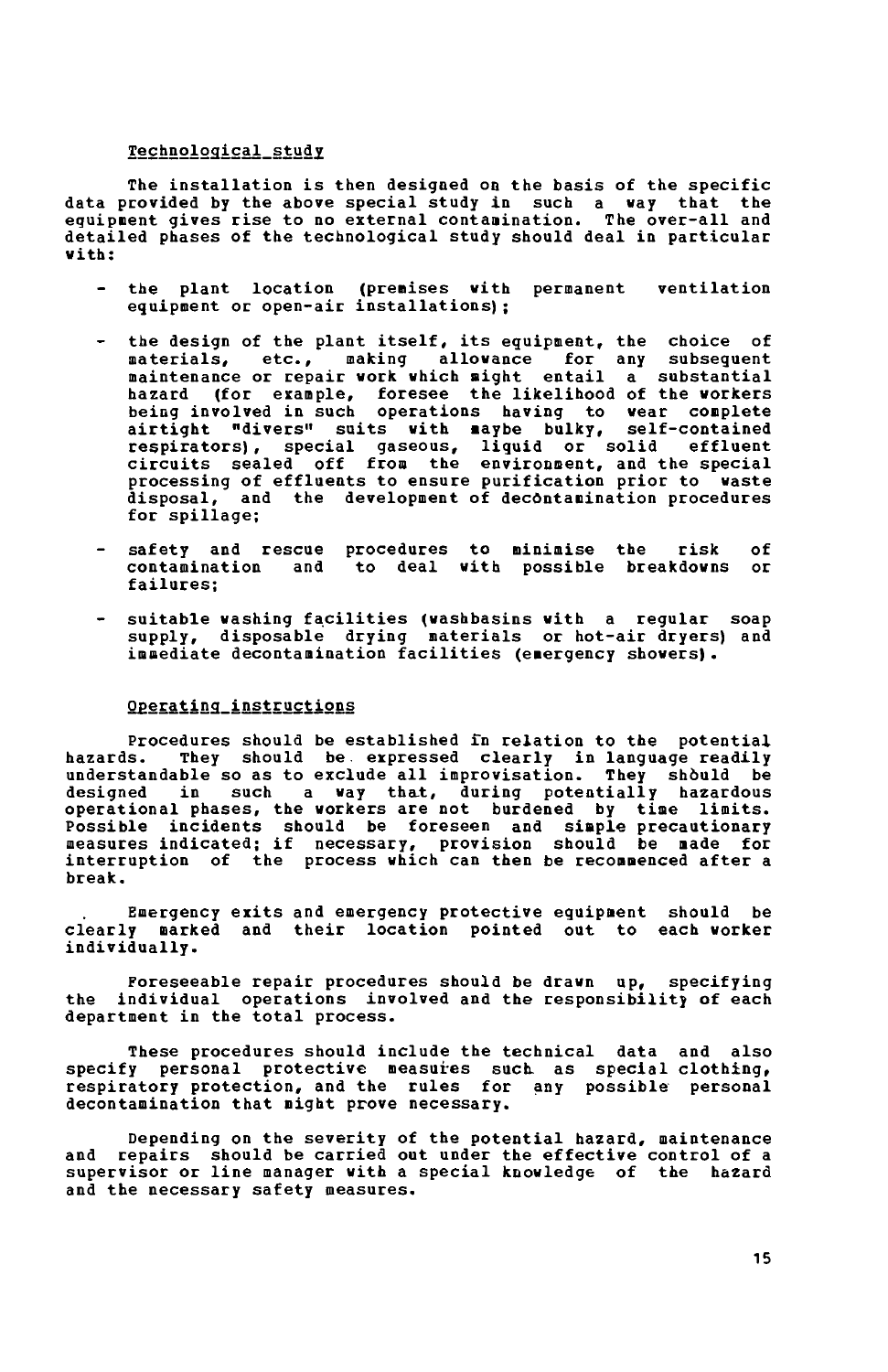As far as possible, maintenance and repair work should always be entrusted tò the same workers who will, consequently, acquire intimate knowledge of the plant and the work itself, become well aware of the hazards and the safety measures and, moreover, be subject to specific medical supervision.

# 3.3 Personal protective measures

#### Working\_çlothes

Working clothes specially suited to the potential hazard should be given to workers engaged in operations involving potential exposure to carcinogenic substances. The type of clothing will depend on the nature of the product, its physical properties, its consistency, etc. Workers may receive complete sets of clothing including underclothes and footwear or may, for example, receive only overalls. The intervals at which this clothing is changed will depend on the foregoing properties.

An adequate stock of clean replacement clothing should be available to ensure correct laundering and immediate replacement in the event of soiling. The intervals at which this clothing is washed will depend on the severity of the potential hazard and the properties of the product. Special provision should be made for collecting and laundering contaminated clothing. If necessary the clothing may undergo special pre-treatment and then be washed separately from the rest of the working clothes in the plant. Before evacuation into the general sewage system, the effluents from this treatment may be required to undergo a purification process to remove the product in question.

#### Changing rooms

The changing rooms for these employees should be separate from the general changing rooms and their design related to the potential hazard. In general, they should be divided into three consecutive sections: town-clothing changing rooms, showers, work-clothing changing rooms, so that, at the end of the shift, there is no contact between the working clothes, which are all left in the work changing room in special containers where necessary, and the townclothing; employees put on their town-clothes only after compulsory showers. Each employee should systematically be provided with suitable washing materials with clean towels daily.

These premises should be lined with materials which can be cleaned completely each day. The changing room cabinets should be designed so that nothing but clothes can be stored in them. Working clothes that have been worn should not be taken into the townclothing changing room or into the showers. Only clean working clothes can be taken through the town-clothes changing rooms.

Workers should be informed of the best personal procedures for avoiding possible contamination, for example: precautions to be taken to avoid soiling the inside of gloves, contamination of tools, removal of clothing after any unusual contaminating operation, etc.

It should be forbidden to bring food and drink into the work area. Mess rooms for personnel working in the areas in question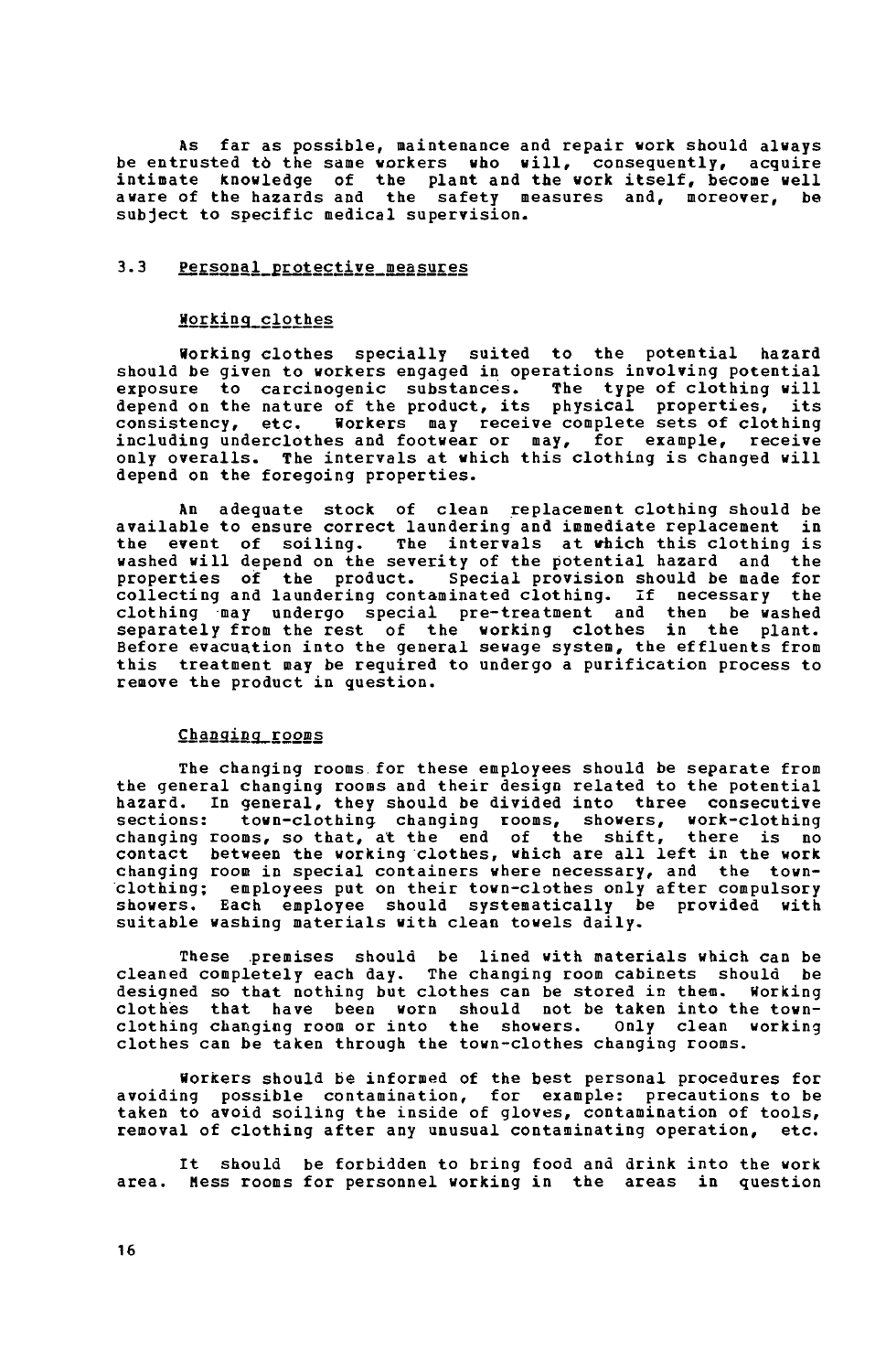**should be located at a suitable distance from the workplace. Before**  entering these mess rooms, workers should be required to wash their **hands carefully and to put on an overall to cover their working clothes. Should the nature of the carcinogen make it necessary, steps should be taken to prevent other possible causes of contamination (prohibition of smoking in the plant for example).** 

### 3.4 **Emergencies**

**Detailed instructions should be laid down describing the action to be taken in the event of an incident such as a plant breakdown or other failure which may lead to contamination with potent carcinogens. These instructions should specify, in particular, the evacuation of all non-essential workers who night be subject to contamination.** 

**Wherever possible, after arresting the escape of the contaminant, subsequent operations should be carried out under strict control, applying all the necessary safety measures. Such precautions should be of the highest order and may require the use of special equipment and clothing.** 

**Following accidental contamination or work on an apparatus which may have caused contamination, systematic decontamination should be immediately carried out on:** 

- **workers)**
- **) where necessary even before clothing is removed**
- **clothes)**
- **equipment**
- **premises.**

**In such circumstances, special checks should also be carried out (see section** *Hf.* 

**Haste material, contaminated water and decontamination liquids resulting from such events should be held in special bunds or containers until they can be decontaminated.**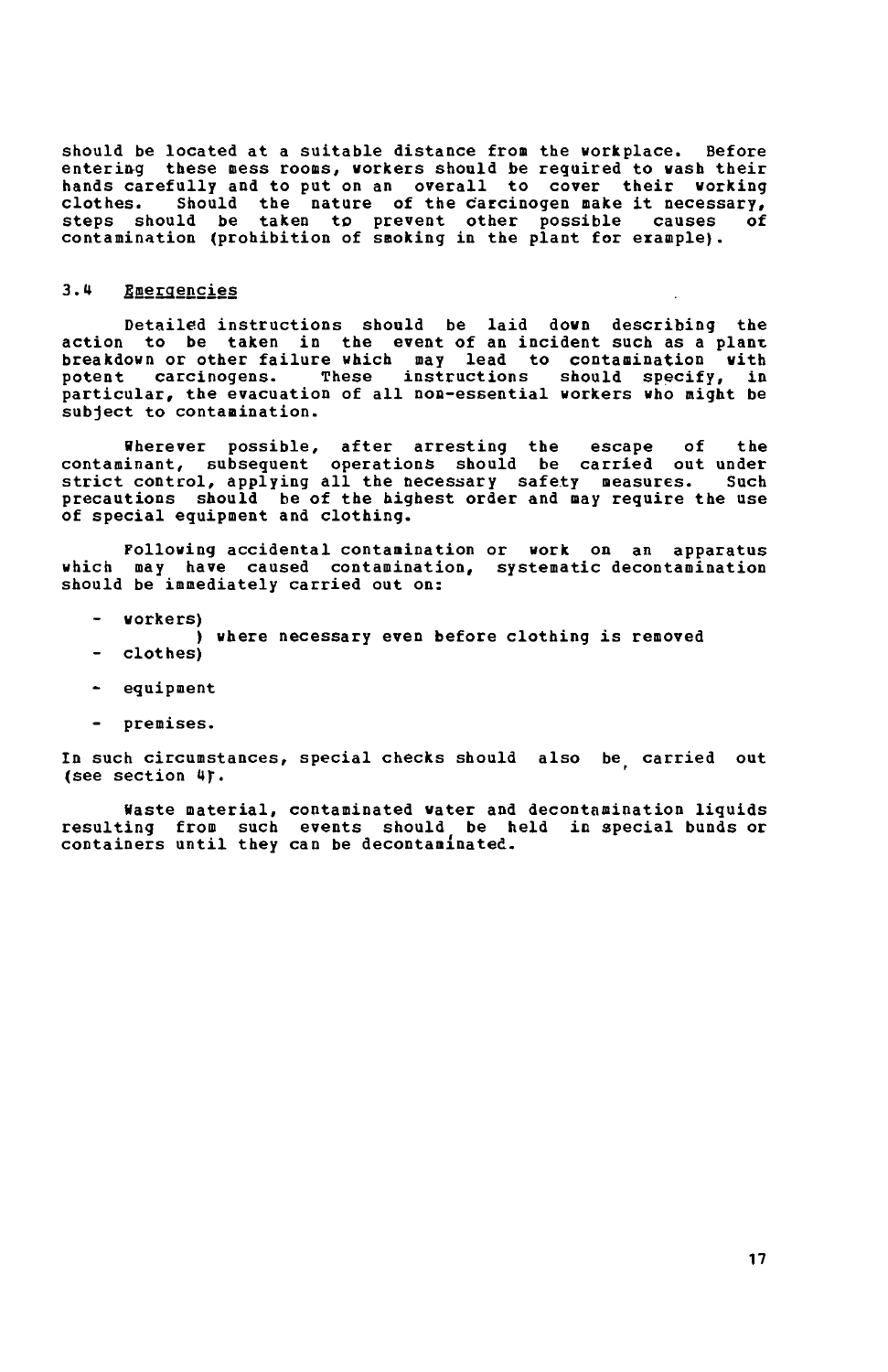## 4. EXPOSURE HONITORING

## 4.1 Workplace\_monitoring

#### Areas\_to\_be\_monitored

It is necessary to monitor all areas of potential exposure through

- (a) fixed point monitoring (valves, gaskets, etc., where leaks may develop) ;
- (b) spot sample monitoring;
- (c) personal exposure monitoring.

Samples should be taken in sufficient number to ensure adequate characterisation of the work environment and individual exposures.

The samples should be taken in accordance with the most important mode of entry into the body for the carcinogen in question (for example, in the case of gaseous contaminants, samples are collected in the breathing zone of the worker).

In appropriate cases monitoring should be extended to: equipment surfaces, floors, etc. in the case of contaminants which, by their physical nature, would be readily deposited on them; solid, liquid or gaseous wastes; products of intermediate phases when they are isolated; unreacted residues in subseguent products; and working clothes (in the case of contaminants which do not vaporise rapidly).

#### Analytical techniques

The analytical measurement techniques should be developed or laid down by the competent laboratories using the most sensitive methods. The techniques should be suited to the areas in which monitoring is necessary.

## Intervals between monitoring

The intervals at which each category of monitoring is systematically carried out should be presented. This shall include the number and type (fixed, spot or personal) of samples to be collected. Checks should be carried out at particularly short intervals when plant is started up and after incidents and repairs. Subsequently, repeated negative findings will make it possible to adopt longer intervals between sampling; nevertheless, on no account should these intervals exceed a specified maximum duration.

Special checks should be carried out immediately following a technical incident or work operation which may have led to contamination. If the findings should be above the prescribed level, checks should be repeated until negative findings are confirmed by repeated negative samples taken at intervals. Such checks should furthermore be carried out when processes are modified or new processes are introduced. Similarly, if during normal working conditions, any monitoring sample proves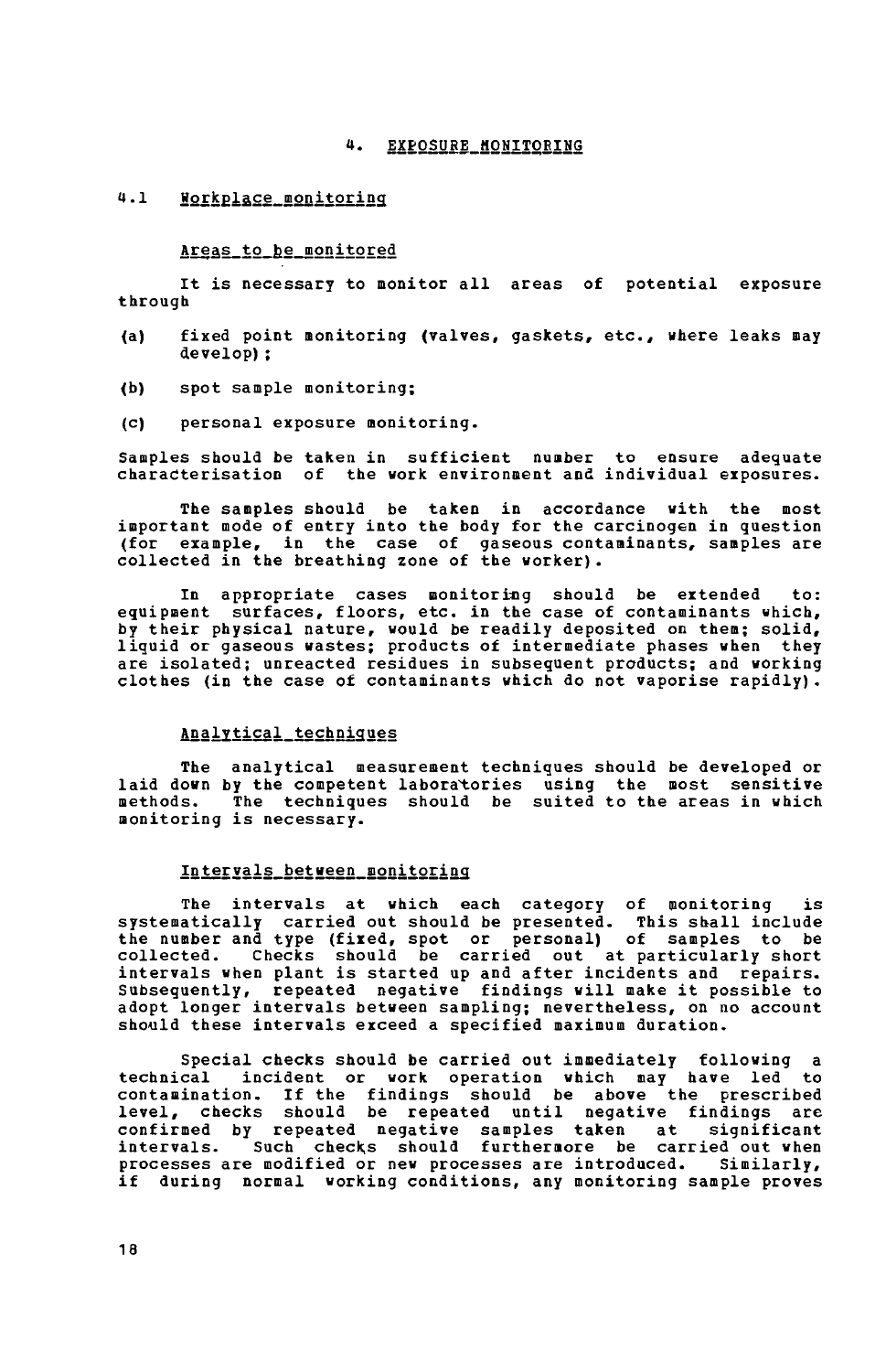**positive, sampling should be regularly repeated in the manner specified in the preceding paragraph, whilst at the same time the cause of the contamination should be sought.** 

## **Responsibility for carrying out monitoring**

**The employer is directly responsible for ensuring that this monitoring is carried out in accordance with the procedures laid down (in particular concerning the technigue, media, dates) as well as the special procedures.'** 

#### Interpretation of results with regard to action

**Within a minimum lapse of time as reguired for carrying out the analyses, the results of the workplace checks should be sent to those responsible for information and, as necessary, for implementation of corrective action.** 

#### **Reçordin2\_of\_monitorin2\_results**

**These results should be kept in one or more registers or card indexes by both the head of service in question and by the works' medical officer. Extracts may be transferred to other special documents such as personal exposure records, work operations records or medical records. Should a department terminate its activities, these registers or monitoring records should be kept by the plant management. Should the plant terminate its activities, these registers or records should be kept by the corresponding management offices of the company. If the company should go out of business, the records should be transmitted to the appropriate agency of the competent government authority.** 

**Results shall be made available to the competent authority as required.** 

#### **Information of workers**

**The results of monitoring checks should be made available to the workers directly concerned; they should also be informed directly of any results indicating abnormal contamination and of measures taken or to be taken to prevent recurrences. Such information should also be made available to members of the safety and health committee of the enterprise.** 

## **i». 2 Biologiçal\_monitorina**

**Where carcinogenic agents are used, working conditions should be evaluated in regard to hazards and decisions made as to the best techniques available for evaluating personal contamination. This may be done through the determination of the carcinogenic substances in question or their metabolites, as the case may be, in samples of urine, blood, stools and expired air.**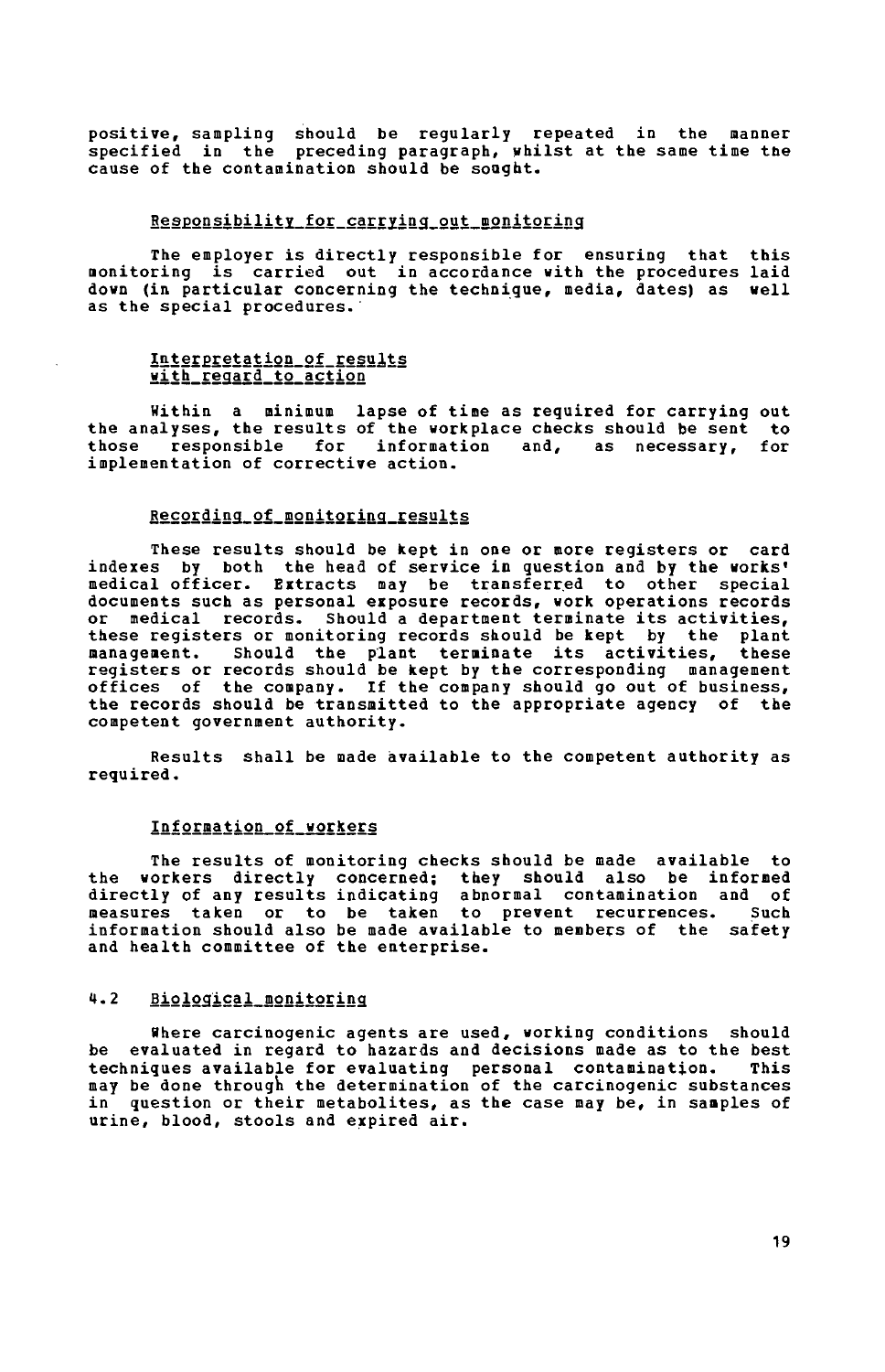#### **Biological, procedures**

**It should be ascertained whether suitable procedures have been published in the literature. If not, information should be sought fron the laboratories mentioned above that carry out the workplace monitoring, or from appropriate authorities,. international organisations or universities in order to find out if techniques are available.** 

**Examinations shoul'd be carried out by a qualified laboratory to be designated with the agreement of the industrial medical officer, and which may or may not form part of the plant or the company.** 

## **Monitoring periodicity**

**Based on the nature of the work done by each person in question, a decision should be taken by, or in consultation with, the industrial medical officer as to frequency of testing. This should be reconsidered in case of any modification of processes or introduction of new processes. In the event of abnormal contamination revealed by environmental samples or in the event of a technical accident or incident, special personal measurements should be carried out systematically. In addition, the medical officer should decide on any personal checks he deems useful.** 

#### **Interpretation of results**  with regard to action

**The data concerning the results of the medical examinations and the biological tests should be normally covered by medical secrecy. However, the detection of abnormal exposure or contamination should lead to a prompt search for the causative factors, and to the implementation of technical modifications or other measures, such as improved personal hygiene, needed to rectify the situation.** 

#### **Recording, the results of personal monitoring checks**

**Monitoring results should be maintained in two forms:** 

- **collectively; since the results when grouped together make it possible to study environmental or workplace contamination and the trend in this contamination; and,**
- **individually; together with all the other personal records resulting from the medical supervision of the workers,**

**These documents should be kept in the same manner as all other personal medical supervision records (see section 5).** 

#### Information of workers

**The medical officer should personally inform the individual worker of the results of these examinations and environmental monitoring. When the results are not satisfactory, he should enter into any appropriate discussions with the person concerned.**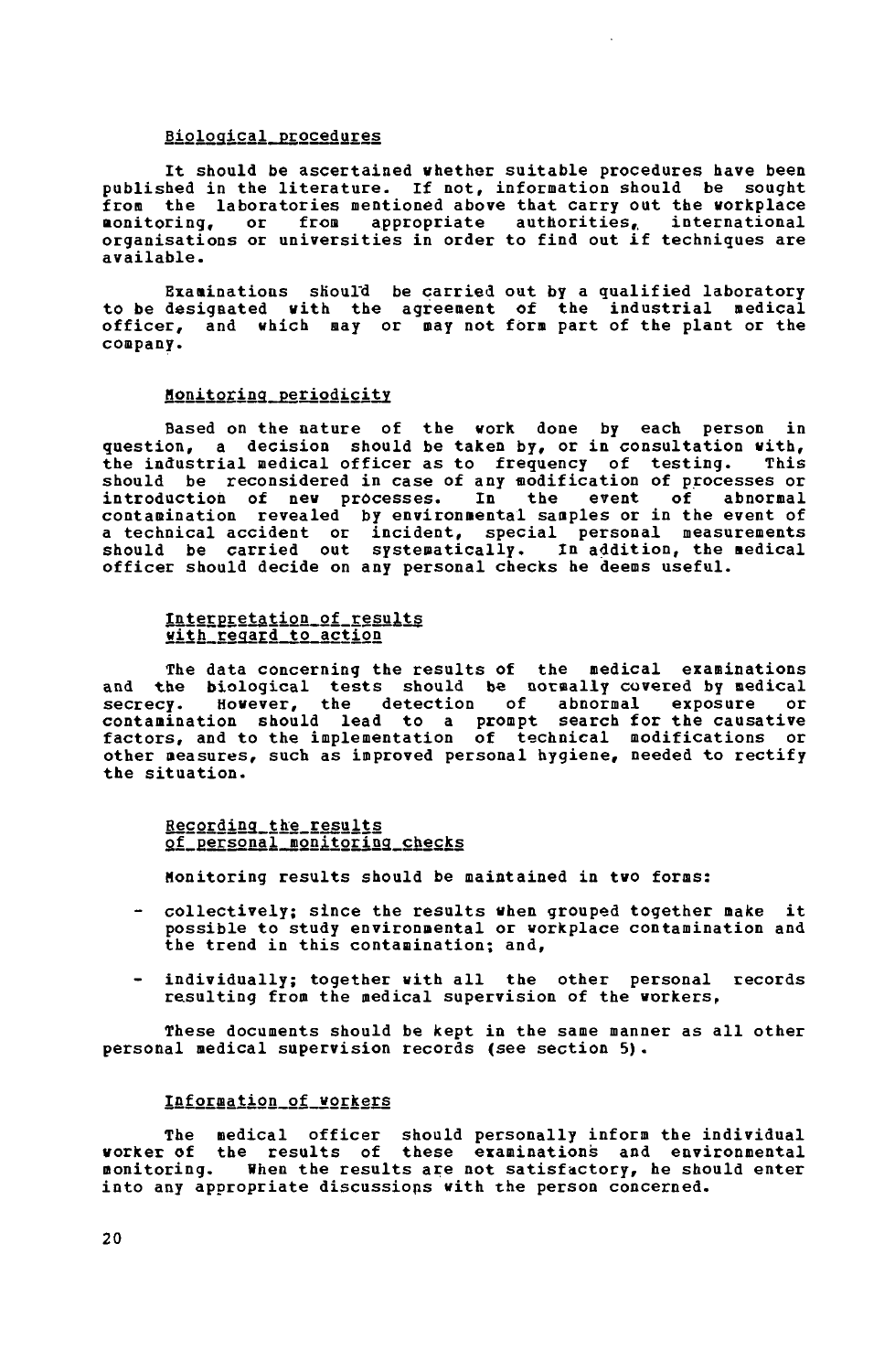#### **5. PERSOHHEL ADMINISTRATION**

#### **5.1 Choice of personnel**

**In order to organise effectively , the appropriate preventive measures a list of workplaces covered by the measures laid down in this guide should be established. A special selection procedure should be applied for all categories of workers to be assigned to these places, including heads of service, engineers and line management, supervisors and workers. Whenever possible workers employed by external contractors should not be assigned at these workplaces. Also, work of this type should not be allocated to a worker as his first job in the plant.** 

**Depending on the severity of the hazards involved, workers allocated to these workplaces should be selected for their personal gualities, which should include technical competence, conscientiousness, well-balanced personality, team spirit, good personal hygiene and a perfect command of the language.** 

## **5.2 Informing\_workers**

**Personnel assigned directly or occasionally to this kind of work should be adeguately informed as to the nature of specific hazard, the reasons for the safety measures applied, the effects of work procedures and the form of medical supervision. This information shall include, but not be limited to, the carcinogenic risk. Other hazardous properties such as explqsiveness, flammability, acute, chronic and other toxic effects should also be adeguately identified.** 

**A briefing should take place before assignment and regularly thereafter. It should include essential basic data on signing-on; a regular repetition of the initial brief and presentation of any newly available information; the results of measurements of group contamination and, individually, the results of measurements of personal exposure (where these measurements are possible), together with • any comments necessary to draw relevant conclusions; and details of any incidents that may have occurred.** 

# 5.3 Labour\_turnover

**The competence needed for normal operations and for handling incidents can be best achieved if the workforce is stable; this is also a prereguisite of adeguate medical supervision. To comply with the provisions of the ILO Recommendation concerning prevention and control of occupational hazards caused by carcinogenic substances and agents regarding the reduction of a number of workers exposed to carcinogens, it is desirable to have as low a labour turnover as possible. These considerations refer egually to intermittent workers-such as maintenance personnel, as well as to workers employed by external contractors where these are necessary. It is to be noted that the availability of a sufficient number of competent and well-trained workers has a bearing on the safe operation of an installation. The same considerations apply to workers employed by external contractors.**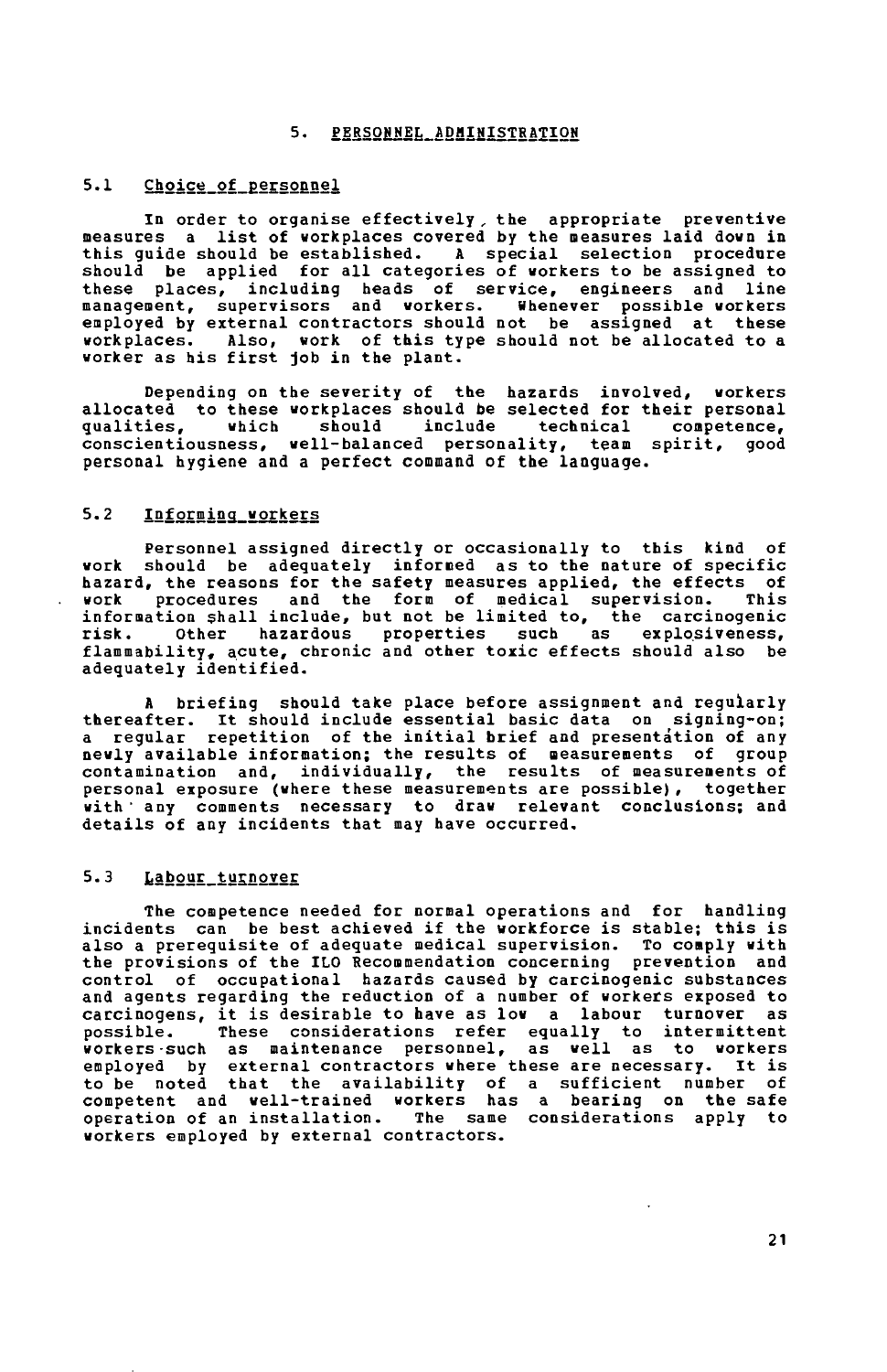# **5. 4 Lists of workers**

**Lists of workers directly assigned to this type of work or employed occasionally on such jobs should be drawn up and kept as indicated under section 7.1.** 

 $\sim$ 

 $\mathbf{v}$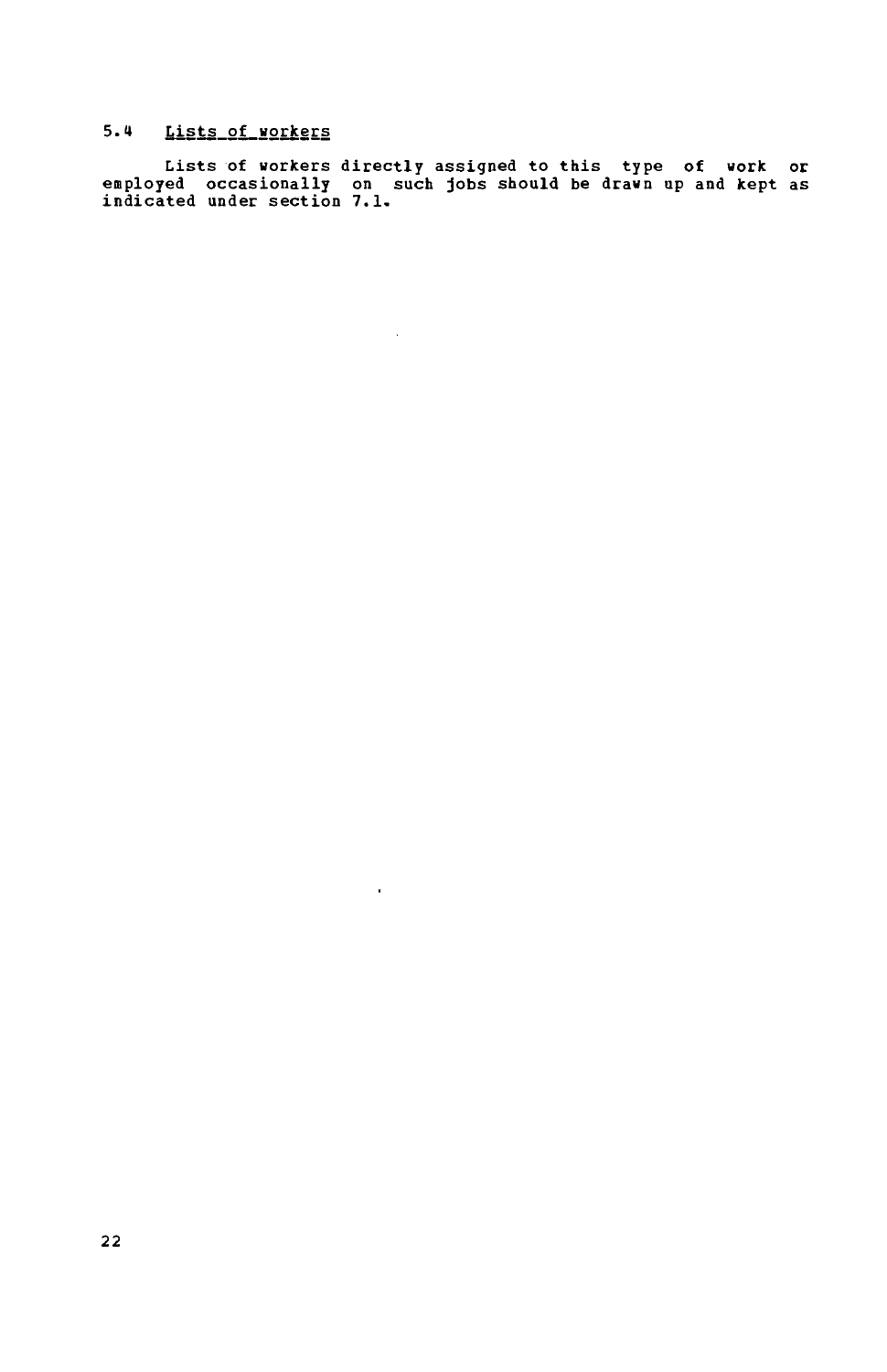#### **6.** MEDICAL SUPERVISION

## **6.1** Special medical examinations

**Special medical supervision comprises a number of individual examinations intended to:** 

- **determine suitability for the work;**
- **monitor, individually, the level of exposure (see section 4.2) ; and**
- **provide detection of any early deviation from normal health or biological changes.**

**It covers workers employed on or assigned to a specific workplace and it is an essential factor in helping the medical officer to decide on a worker's suitability for a specified job prior to assignment and regularly thereafter.** 

**The nature of the examinations required for each of the objectives indicated above and the intervals between them should be decided upon by a physician. The examination procedure will depend on the product in question and, if necessary, on the type of work involved. Moreover, examinations may be modified to suit the worker's individual characteristics. The physician should also determine such examinations as may be desirable after a worker has left one of these assignments, and all possible measures should be taken to facilitate the implementation of these examinations.** 

**In deciding the examinations to be carried out, consideration should be given to the latest trends and available knowledge concerning this type of medical supervision.** 

**Considerations of medical secrecy should be taken into account.** 

**Interpretation of these results is the responsibility of the medical officer, checks being made where necessary.** 

**Decisions concerning fitness for work resulting from the interpretation of these results should also be a medical responsibility. Any technical defects that may he highlighted following these medical examinations (for example, individual overexposure) should be immediately brought to the attention of those having technical responsibility for the plant. Correction of defects is the responsibility of the technical personnel.** 

#### **6.2 Infor§ation\_to\_be\_su££lied\_to the responsible physician**

#### **Basic technical information**

**The medical officer should be kept informed systematically of any plans for start-up or modification of a process or the introduction of new chemicals into the workplace.**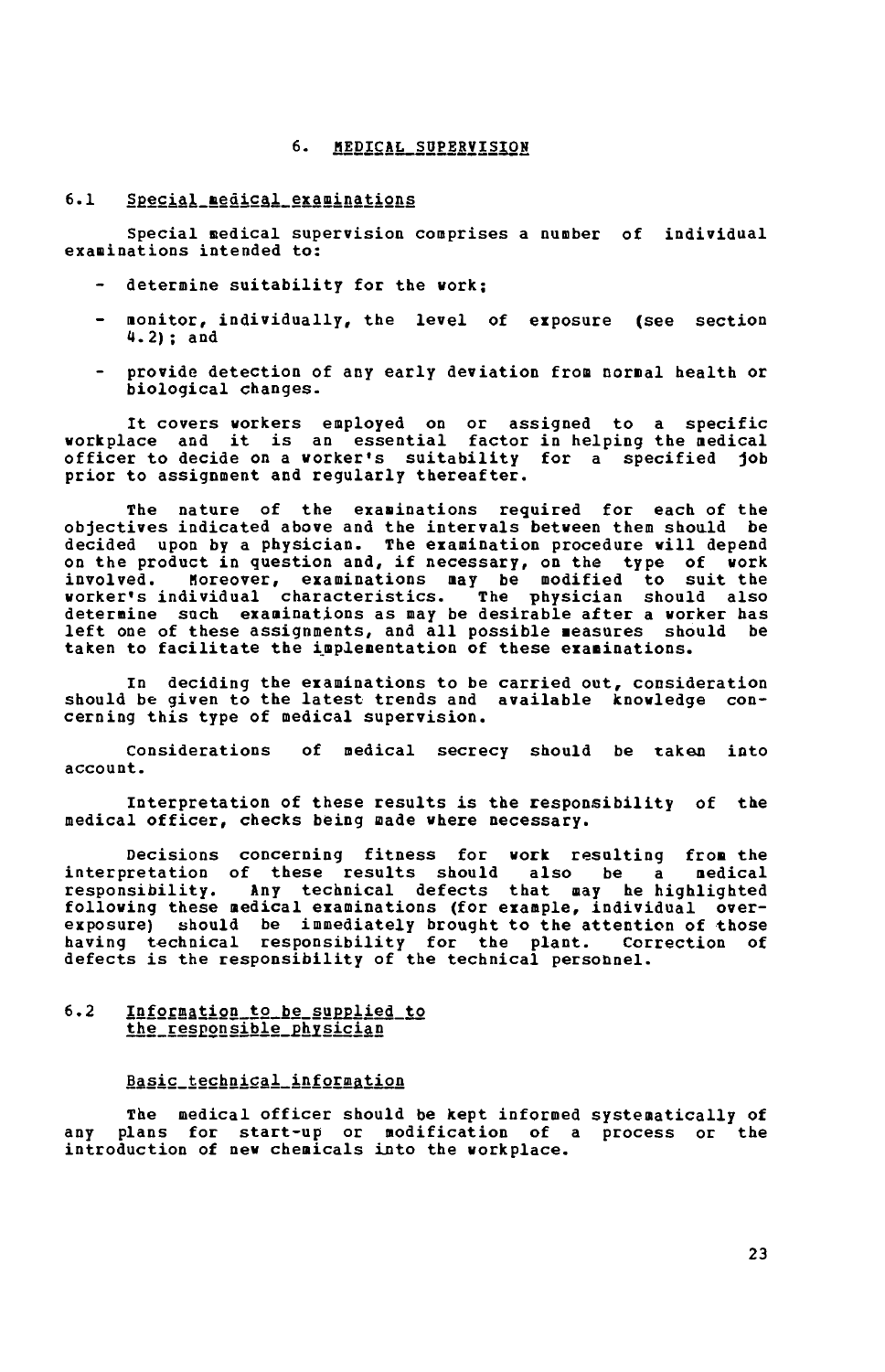#### Operational information

The medical officer should be immediately informed of any incident, breakdown or failure or any unusual operation that might result in abnormal exposure in order that such information may be recorded for the individual worker.

#### Information on monitoring results

The results of monitoring of the environment, of waste and of products, etc., should be sent in writing to the medical officer.

## Information\_concerning\_the\_workers

The medical officer should receive routine information on absences from work due to illness amongst workers in these workplaces. workers should also have access to the medical officer to report symptoms or signs of ill-health. The medical officer should also attempt to record information as to employee's use of tobacco, alcohol and prolonged medication. workers should not return to these posts after illness until they have undergone a medical examination and the approval of the medical officer has been obtained.

#### 6.3 Assignment to specified workplaces

No worker should be assigned to a new post nor continue to work in a specified workplace, nor resume his work in such places after an absence due to illness, unless he produces a fitness certificate delivered by the industrial medical officer.

#### 6.4 Personal work logbook

Any person having worked in one of the specified workplaces should receive, when he finishes work at the plant, a document which contains:

- the dates on which he started work and left the plant;
- the dates on which he was assigned to and finished work at the workplaces under consideration, together with a definition of the work involved and a statement as to the carcinogenic agent involved (chemical as well as trade name);
- recommendations as to future medical surveillance including special bioassay measurements where appropriate.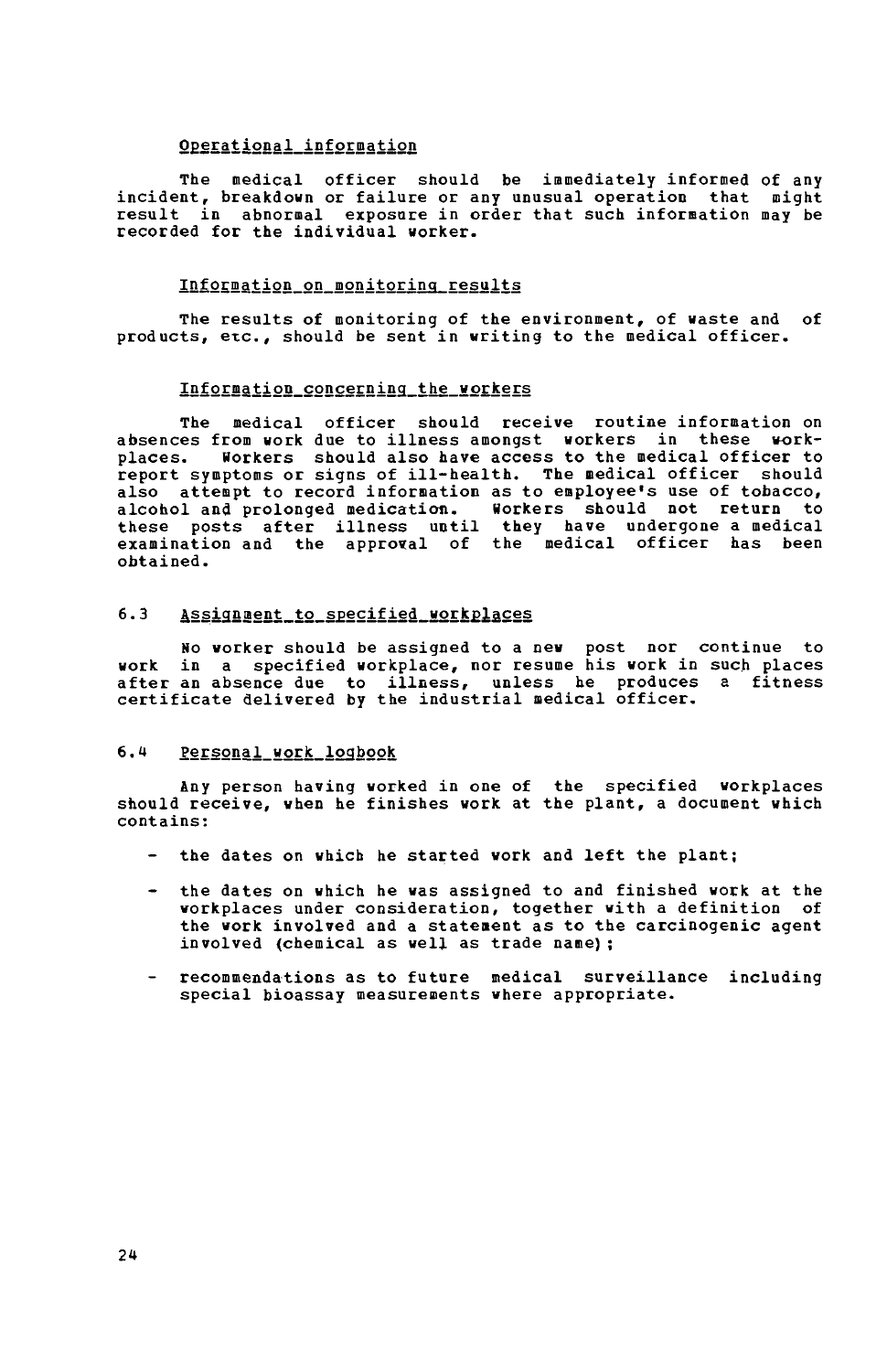## **7. REGISTERS AND RECORDING**

**The registers and documents referred to below are intended to provide information on the magnitude of the exposed industrial population and on the technological process involving a risk of occupational cancer; to keep under surveillance the various aspects of preventive and protective action taken in this connection; and to improve knowledge on occupational cancer.** 

**These registers and documents should be kept up to date in a special file in the personnel department of the enterprise. A copy should be made available to the medical service in order to permit the degree of biological protection provided by the preventive measures to be assessed and to discover any untoward health effect in the exposed workers.** 

**Additionally, it would be useful for national authorities to have some system of national register with the object of recording the name of exposed persons, the results of technical monitoring, medical examinations and laboratory tests performed on these workers. This would allow for both the competent authority and selected scientific workers to keep a close watch on the magnitude**  of the problem of occupational cancer in the country, on the level **of risk involved in the various types of exposure, the dose-response relationship and the effectiveness of preventive action. In this way, increased knowledge of the various aspects of occupational cancer epidemiology can be gained.** 

#### **7.1 Technical files**

**A list of all workers employed on processes using carcinogenic agents should be drawn up, kept up to date and held indefinitely. This list should cover workers of all categories; if appropriate, it may also cover persons working regularly in the immediate neighbourhood who might be subject to contamination due to atmospheric pollution.** 

**The list should at least indicate:** 

- **the identity of each worker;**
- **the dates of the beginning and end of his assignment;**
- **the workplace (s) held and the nature of his job;**
- **specific substances used or formed in the process.**

**An appended document should contain:** 

- **the results of group exposure measurements;**
- **technical incidents; and**
- **technical modifications that may have a relationship with the level of exposure.**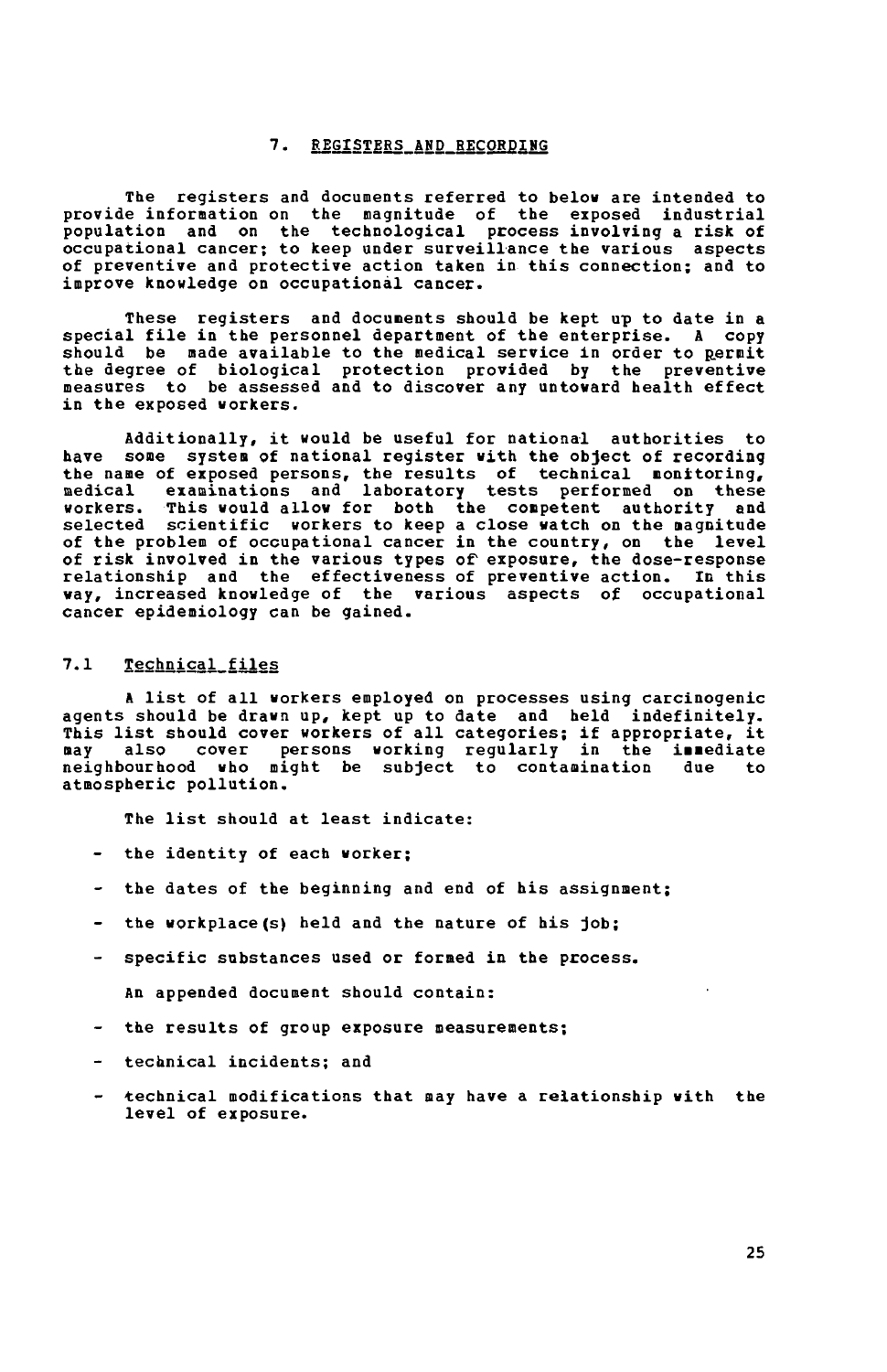# 7.2 **Nedical\_files**

The following personal data should be systematically attached to the normal medical records of each person on the lists drawn up in accordance with the previous paragraph; they may either be added to the normal medical record or be contained in a special medical record appended to the normal file:

- data about assignment, and workplace;
- dates, duration and causes of absences;
- dates and results of personal exposure measurements;
- dates and results of specific medical supervision and detection examinations.

document should collate the results of the specific individual examinations to provide material for an over-all study.

The results of various group measurements should be filed by the medical officer and kept in a fora in which they can be used for each individual case or for an over-all study.

These documents should be drawn up under the responsibility of the medical officer and kept for at least 30 years. Should the plant close down, they should be sent to the company's central medical service, due consideration being paid to normal medical secrecy. In the event of the company ceasing to trade, the records should be sent to the appropriate agency of the competent authority. A copy of these various personal medical documents should be given to the workers in question on request.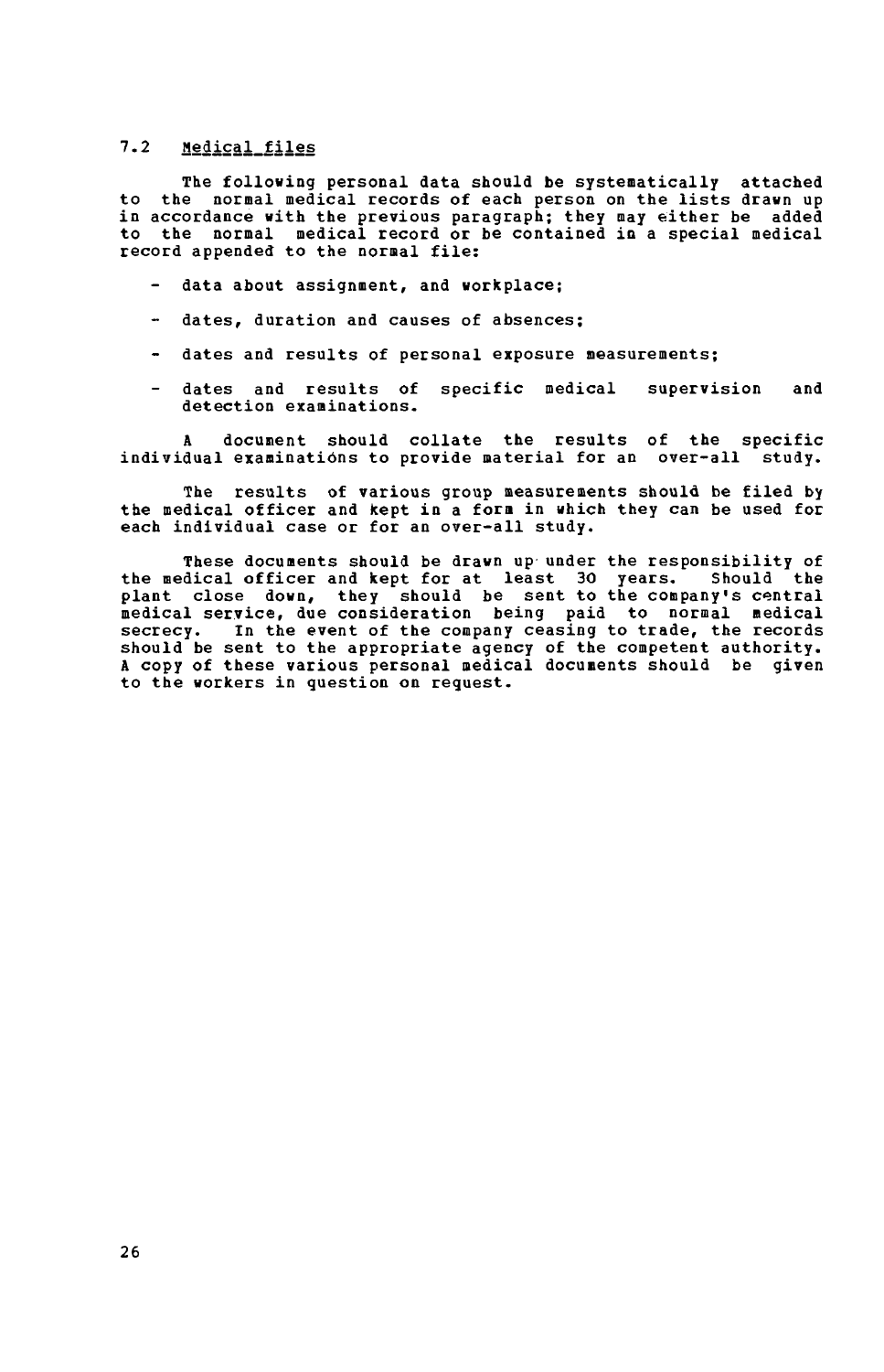#### **APPENDIX 1»**

#### **Carcinogenic substances\* and agents**

**GRODP 1 - Contact should" be avoided** 

**2-naphthylamine nitrosamines (dialkyl) benzidine 4-aminodiphenyl 2-acetylaminofluorene 2-nitronaphthylamine U-dimethylaminoazobenzene. 4-nitrodiphenyl aethylnitrosourea (MNÜ) bis (chloromethyl) ether** 

**\*0se caution concerning any derivatives of substances possessing a carcinogenic risk. Although some are considered to be non-carcinogenic, such as the sulfonated derivatives of aromatic amines, extreme care should be exercised until results are demonstrated.** 

**GB0UP\_2 - Exposures should be limited through the application of stringent protective measures** 

**1-naphthylamine\*\* propane sultone asbestos**  ionising radition and radioactive substances  $\verb|methodI|$ <sub>c</sub> and  $\verb|methodI|$ diazomethane **1,1-dimethylhydrazine**<br>benzene **1,1-dimettoylhydrazine benzene** 

**\*\*With these** ulty in determining whether the basic chemical or its impurities (or both) is the active agent(s). Until such information is available, both the chemical and its contaminant (s), i.e., the mixture, must be considered to possess carcinoqenic risk. **mixture, must be considered to possess carcinogenic risk.** 

------------

**» The indicative lists given above have been drawn up by the ILO Panel of Consultants as a guide to implementation of the preventive measures referred to in the present document. A number of national lists of toxic substances for which exposure limits are prescribed make reference to carcinogenic substances. The lists will be found together with complementary information in "Occupational exposure limits for airborne toxic substances" (ILO, Occupational Safety and Health\_Series No.37).**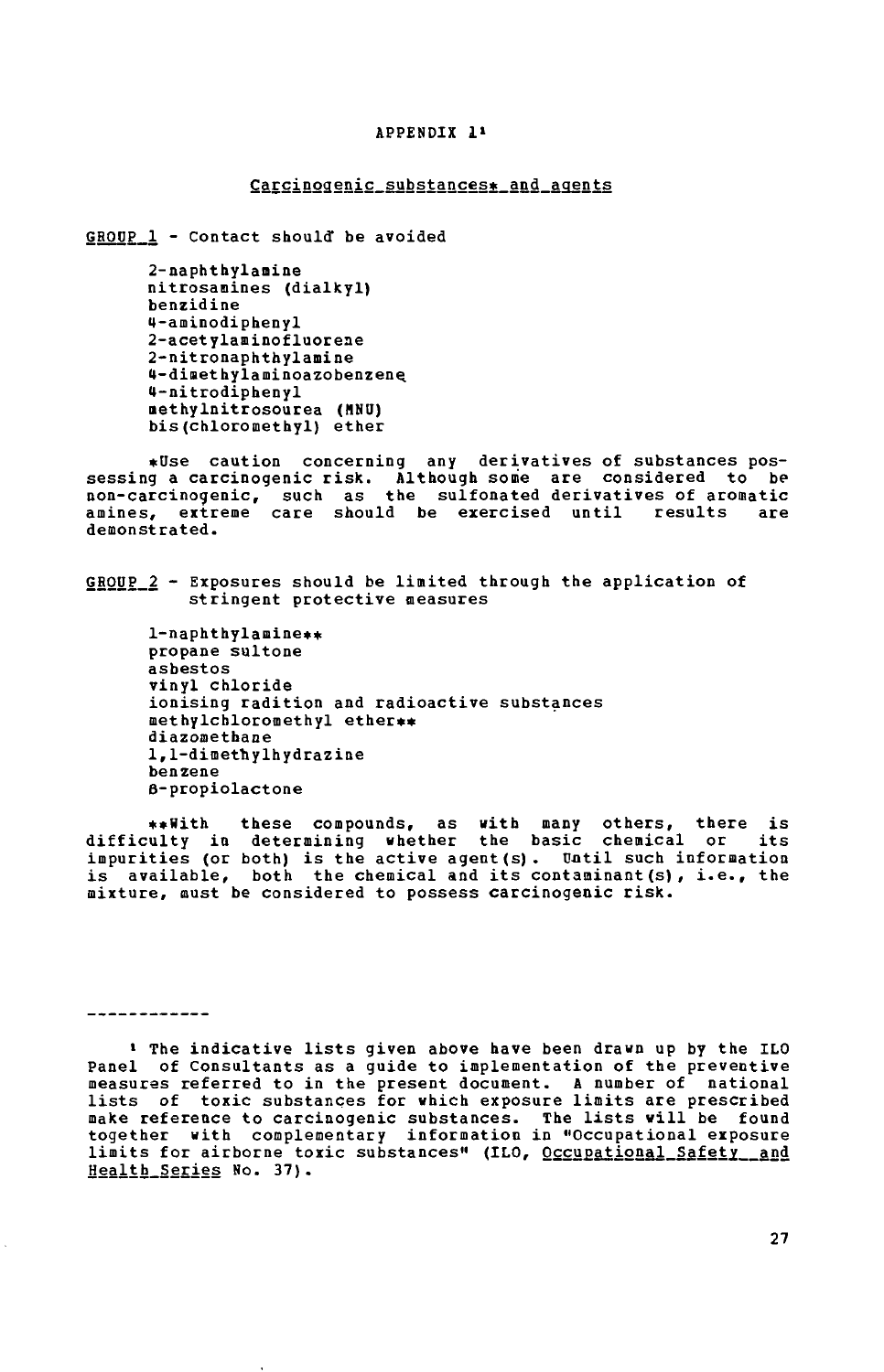**GRODP 3 - Exposure should be kept to a mininun through the use of the most feasible and applicable controls** 

**inorganic arsenic nickel carbonyl**  4,4\*-methylene-bis-o-chloraniline (HOCA) 3.3'-dichlorohenzidine **3,3'-dichlorobenzidine**  dianisidine **dianisidine**  ethylene thiourea

#### **Materials of complex composition\* whose use represents a significant carcinogenic risk**

**Exposure to be kept at a minimum through the use of technical and personal protective measures.** 

**coal tar high boiling petroleum residues**  cutting mineral oils<br>shale oil **shale oil**  coal pitch soot

 $\mathbf{r}$ **«Using common terminology. All of these materials are known to have caused cancer in nan.** 

## **Industrial processes involving significant carcinogenic risk**

**Exposure should be kept to a minimum through the use of the most feasible and applicable controls.** 

**treatment of chromium ores treatment of nickel ores auramine manufacture magenta manufacture hematite mining coke-oven operations manufacture of isopropyl alcohol pressing of paraffin wax from petroleum**  use of antioxidants and accelerators in the rubber and **cablemaking industry**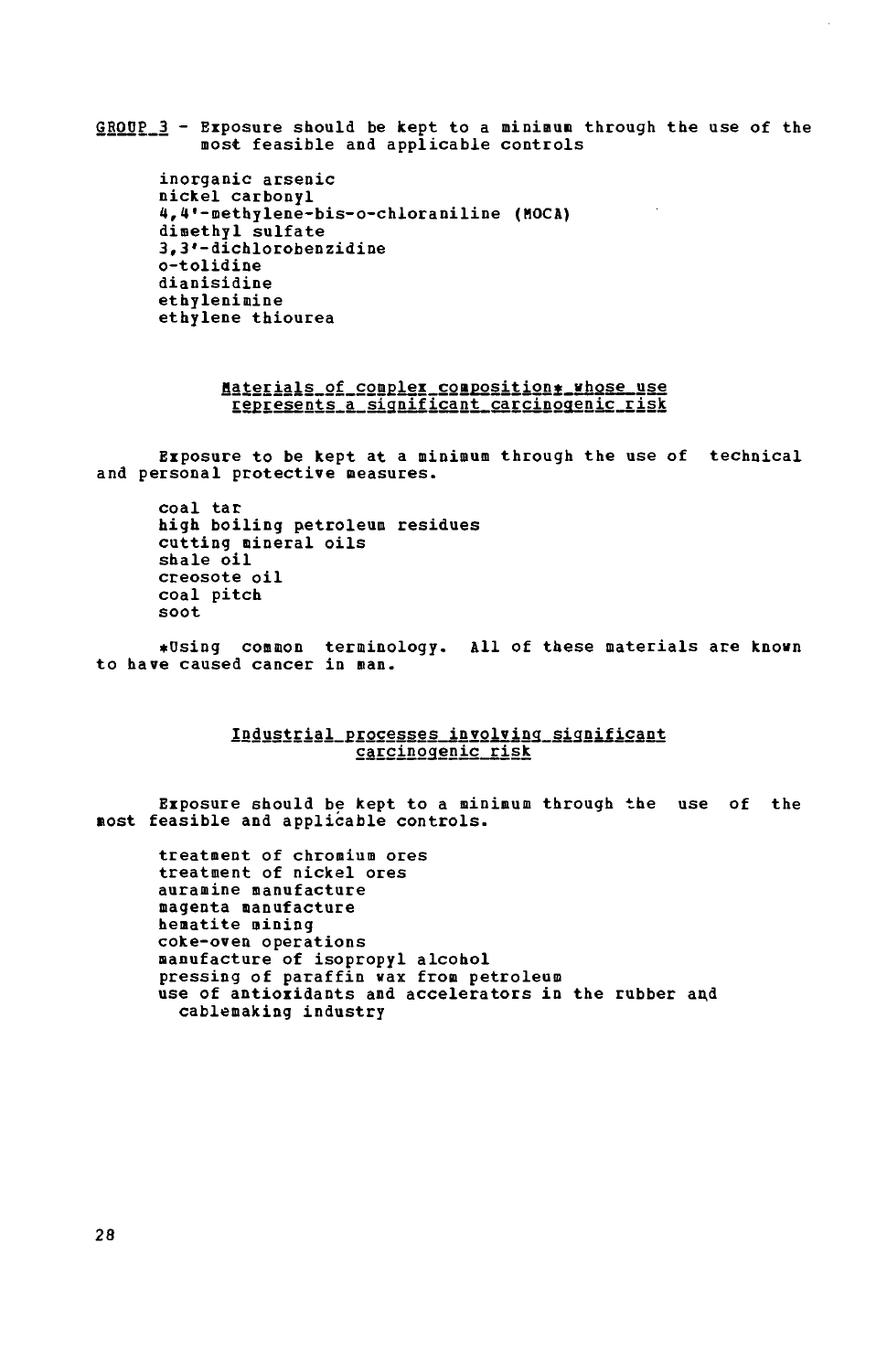#### **APPENDIX 2**

#### lLP\_international instruments

## Convention 139

# CONVENTION CONCERNING PREVENTION AND CONTROL OF OCCUPATIONAL HAZARDS CAUSED BY CARCINOGENIC SUBSTANCES AND AGENTS

The General Conference of the International Labour Organisation,

- Having been convened at Geneva by the Governing Body of the International Labour Office, and having met in its Fifty-ninth Session on 5 June 1974, and
- Noting the terms of the Radiation Protection Convention and Recommendation, 1960, and of the Benzene Convention and Recommendation, 1971, and
- Considering that it is desirable to establish international standards concerning protection against carcinogenic substances or agents, and
- Taking account of the relevant work of other international organisations, and in particular of the World Health Organisation and the International Agency for Research on Cancer, with which the International Labour Organisation collaborates, and
- Having decided upon the adoption of certain proposals regarding control and prevention of occupational hazards caused by carcinogenic substances and agents, which is the fifth item on the agenda of the session, and
- Having determined that these proposals shall take the form of an international Convention,

adopts this twenty-fourth day of June of the year one thousand nine hundred and seventy-four the following Convention, which may be cited as the Occupational Cancer Convention, 1974:

## *Article 1*

1. Each Member which ratifies this Convention shall periodically determine the carcinogenic substances and agents to which occupational exposure shall be prohibited or made subject to authorisation or control, and those to which other provisions of this Convention shall apply.

2. Exemptions from prohibition may only be granted by issue of a certificate specifying in each case the conditions to be met.

3. In making the determinations required by paragraph 1 of this Article, consideration shall be given to the latest information contained in the codes of practice or guides which may be established by the International Labour Office, as well as to information from other competent bodies.

## *Article 2*

1. Each Member which ratifies this Convention shall make every effort to have carcinogenic substances and agents to which workers may be exposed in the course of their work replaced by non-carcinogenic substances or agents or by less harmful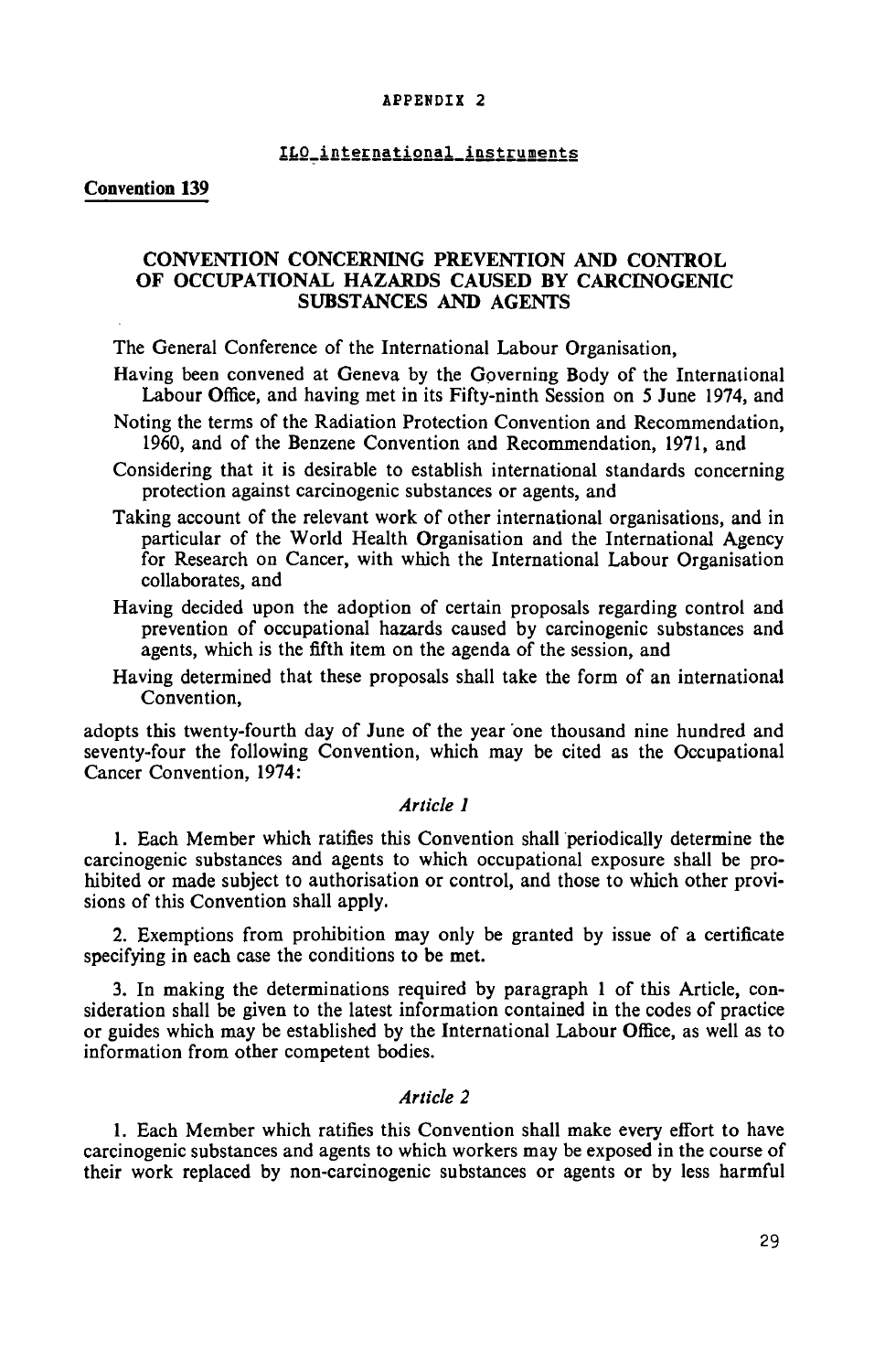substances or agents; in the choice of substitute substances or agents account shall be taken of their carcinogenic, toxic and other properties.

2. The number of workers exposed to carcinogenic substances or agents and the duration and degree of such exposure shall be reduced to the minimum compatible with safety.

## *Article 3*

Each Member which ratifies this Convention shall prescribe the measures to be taken to protect workers against the risks of exposure to carcinogenic substances or agents and shall ensure the establishment of an appropriate system of records.

# *Article 4*

Each Member which ratifies this Convention shall take steps so that workers who have been, are, or are likely to be exposed to carcinogenic substances or agents are provided with all the available information on the dangers involved and on the measures to be taken.

## *Article 5*

Each Member which ratifies this Convention shall take measures to ensure that workers are provided with such medical examinations or biological or other tests or investigations during the period of employment and thereafter as are necessary to evaluate their exposure and supervise their state of health in relation to the occupational hazards.

# *Article 6*

Each Member which ratifies this Convention—

- *(a)* shall, by laws or regulations or any other method consistent with national practice and conditions and in consultation with the most representative organisations of employers and workers concerned, take such steps as may be necessary to give effect to the provisions of this Convention;
- *(b)* shall, in accordance with national practice, specify the persons or bodies on whom the obligation of compliance with the provisions of this Convention rests;
- *(c)* undertakes to provide appropriate inspection services for the purpose of supervising the application of this Convention, or to satisfy itself that appropriate inspection is carried out.

# *Article 7*

The formal ratifications of this Convention shall be communicated to the Director-General of the International Labour Office for registration.

## *Article 8*

1. This Convention shall be binding only upon those Members of the International Labour Organisation whose ratifications have been registered with the Director-General.

2. It shall come into force twelve months after the date on which the ratifications of two Members have been registered with the Director-General.

3. Thereafter, this Convention shall come into force for any Member twelve months after the date on which its ratification has been registered.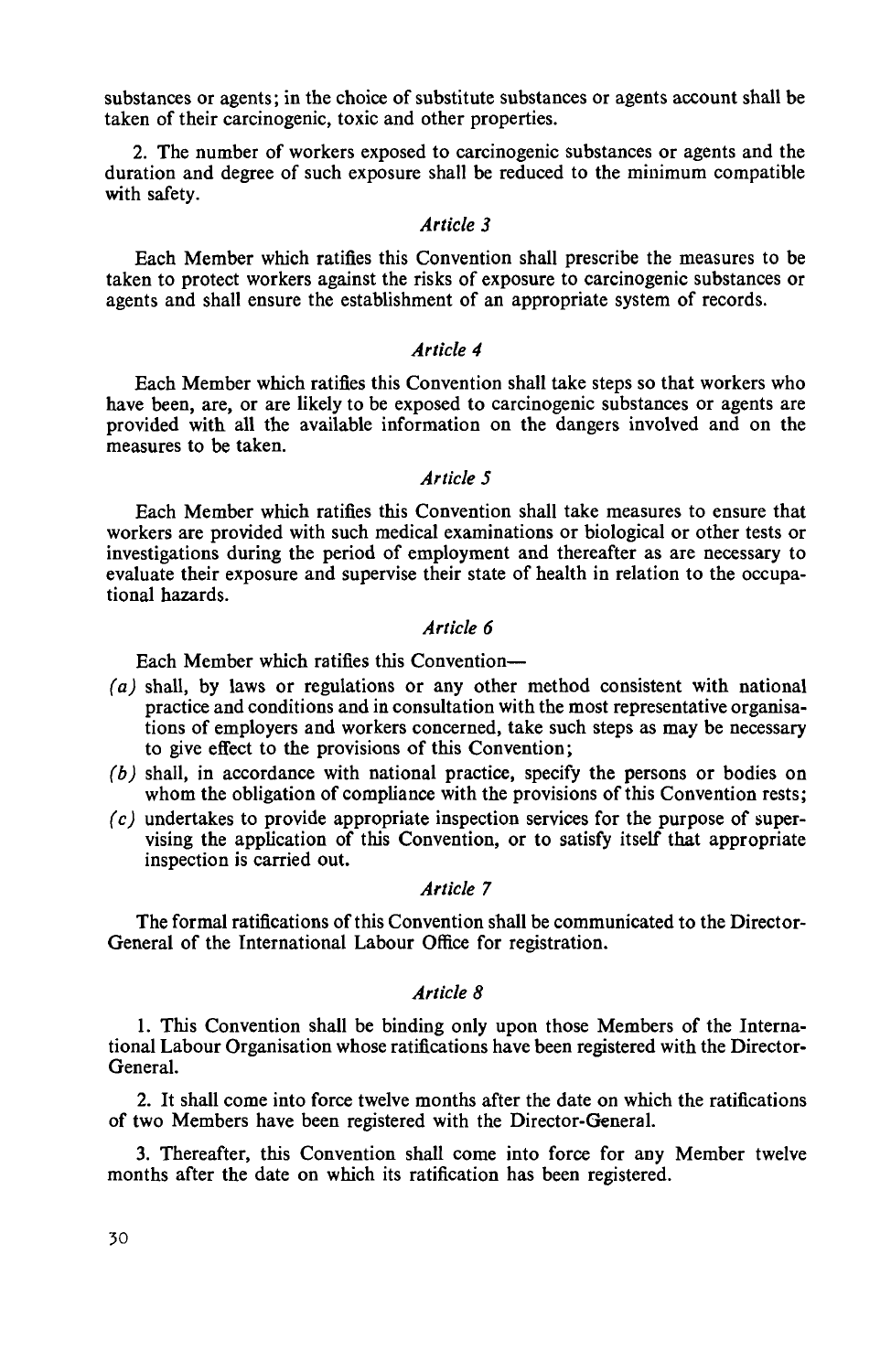#### *Artide 9*

1. A Member which has ratified this Convention may denounce it after the expiration of ten years from the date on which the Convention first comes into force, by an act communicated to the Director-General of the International Labour Office for registration. Such denunciation shall not take effect until one year after the date on which it is registered.

2. Each Member which has ratified this Convention and which does not, within the year following the expiration of the period of ten years mentioned in the preceding paragraph, exercise the right of denunciation provided for in this Article, will be bound for another period of ten years and, thereafter, may denounce this Convention at the expiration of each period of ten years under the terms provided for in this Article.

## *Article 10*

1. The Director-General of the International Labour Office shall notify all Members of the International Labour Organisation of the registration of all ratifications and denunciations communicated to him by the Members of the Organisation.

2. When notifying the Members of the Organisation of the registration of the second ratification communicated to him, the Director-General shall draw the attention of the Members of the Organisation to the date upon which the Convention will come into force.

# *Article 11*

The Director-General of the International Labour Office shall communicate to the Secretary-General of the United Nations for registration in accordance with Article 102 of the Charter of the United Nations full particulars of all ratifications and acts of denunciation registered by him in accordance with the provisions of the preceding Articles.

## *Article 12*

At such times as it may consider necessary the Governing Body of the International Labour Office shall present to the General Conference a report on the working of this Convention and shall examine the desirability of placing on the agenda of the Conference the question of its revision in whole or in part.

# *Article 13*

1. Should the Conference adopt a new Convention revising this Convention in whole or in part, then, unless the new Convention otherwise provides—

- *(a)* the ratification by a Member of the new revising Convention shall *ipso jure*  involve the immediate denunciation of this Convention, notwithstanding the provisions of Article 9 above, if and when the new revising Convention shall have come into force;
- *(b)* as from the date when the new revising Convention comes into force this Convention shall cease to be open to ratification by the Members.

2. This Convention shall in any case remain in force in its actual form and content for those Members which have ratified it but have not ratified the revising Convention.

# *Article 14*

The English and French versions of the text of this Convention are equally authoritative.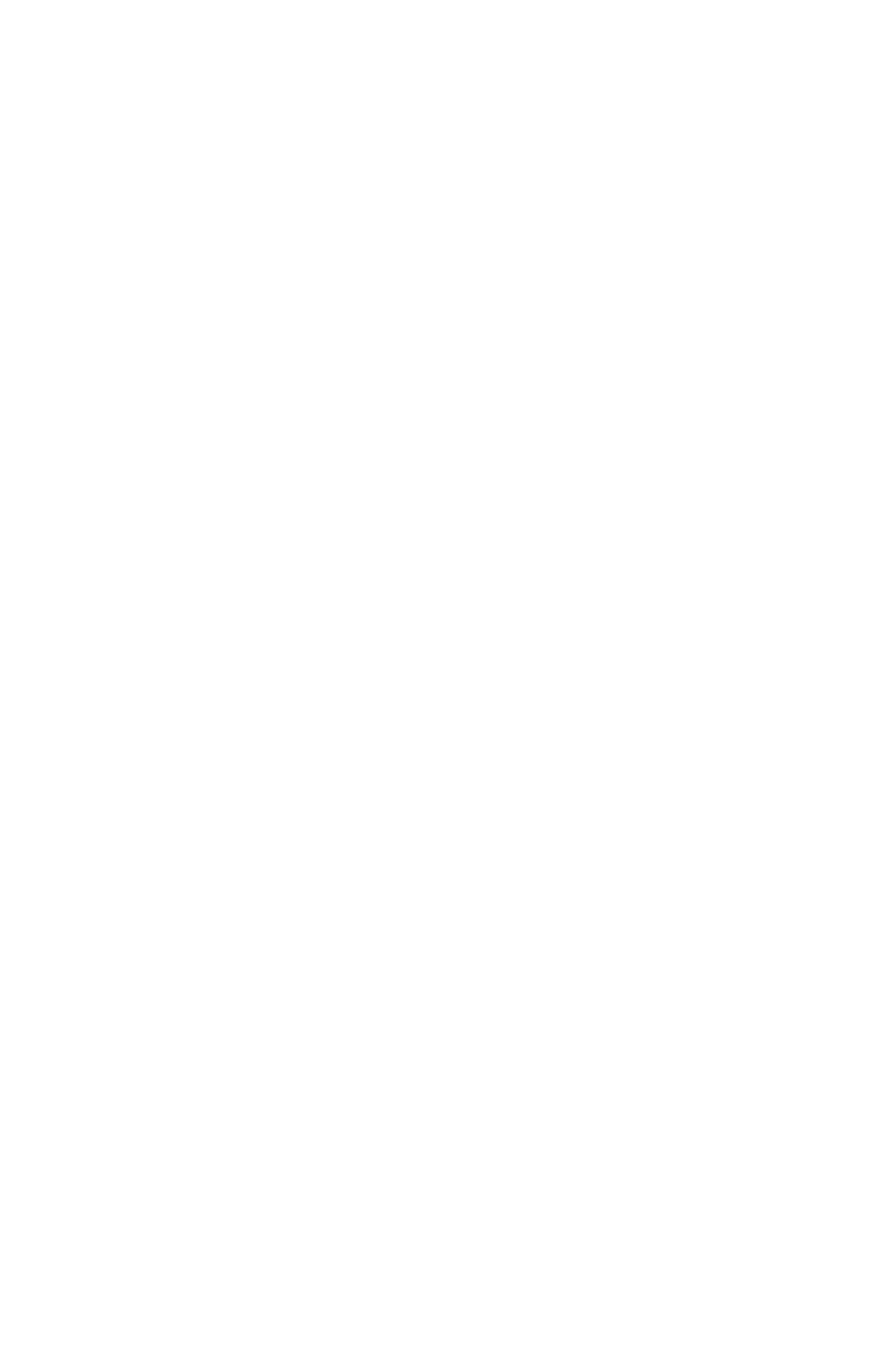## Recommendation 147

# RECOMMENDATION CONCERNING PREVENTION AND CONTROL OF OCCUPATIONAL HAZARDS CAUSED BY CARCINOGENIC SUBSTANCES AND AGENTS

The General Conference of the International Labour Organisation,

- Having been convened at Geneva by the Governing Body of the International Labour Office, and having met in its Fifty-ninth Session on 5 June 1974, and
- Noting the terms of the Radiation Protection Convention and Recommendation, 1960, and of the Benzene Convention and Recommendation, 1971, and
- Considering that it is desirable to establish international standards concerning protection against carcinogenic substances or agents, and
- Taking account of the relevant work of other international organisations, and in particular of the World Health Organisation and the International Agency for Research on Cancer, with which the International Labour Organisation collaborates, and
- Having decided upon the adoption of certain proposals regarding control and prevention of occupational hazards caused by carcinogenic substances and agents, which is the fifth item on the agenda of the session, and

Having determined that these proposals shall take the form of a Recommendation,

adopts this twenty-fourth day of June of the year one thousand nine hundred and severity-four the following Recommendation, which may be cited as the Occupational Cancer Recommendation, 1974:

# I. GENERAL PROVISIONS

1. Every effort should be made to replace carcinogenic substances and agents to which workers may be exposed in the course of their work by non-carcinogenic substances or agents or by less harmful substances or agents; in the choice of substitute substances or agents account should be taken of their carcinogenic, toxic and other properties.

2. The number of workers exposed to carcinogenic substances or agents and the duration and degree of such exposure should be reduced to the minimum compatible with safety.

3. (1) The competent authority should prescribe the measures to be taken to protect workers against the risks of exposure to carcinogenic substances or agents.

(2) The competent authority should keep the measures prescribed up to date, taking into account the codes of practices or guides which may be established by the International Labour Office and the conclusions of meetings of experts which may be convened by the International Labour Office, as well as information from other competent bodies.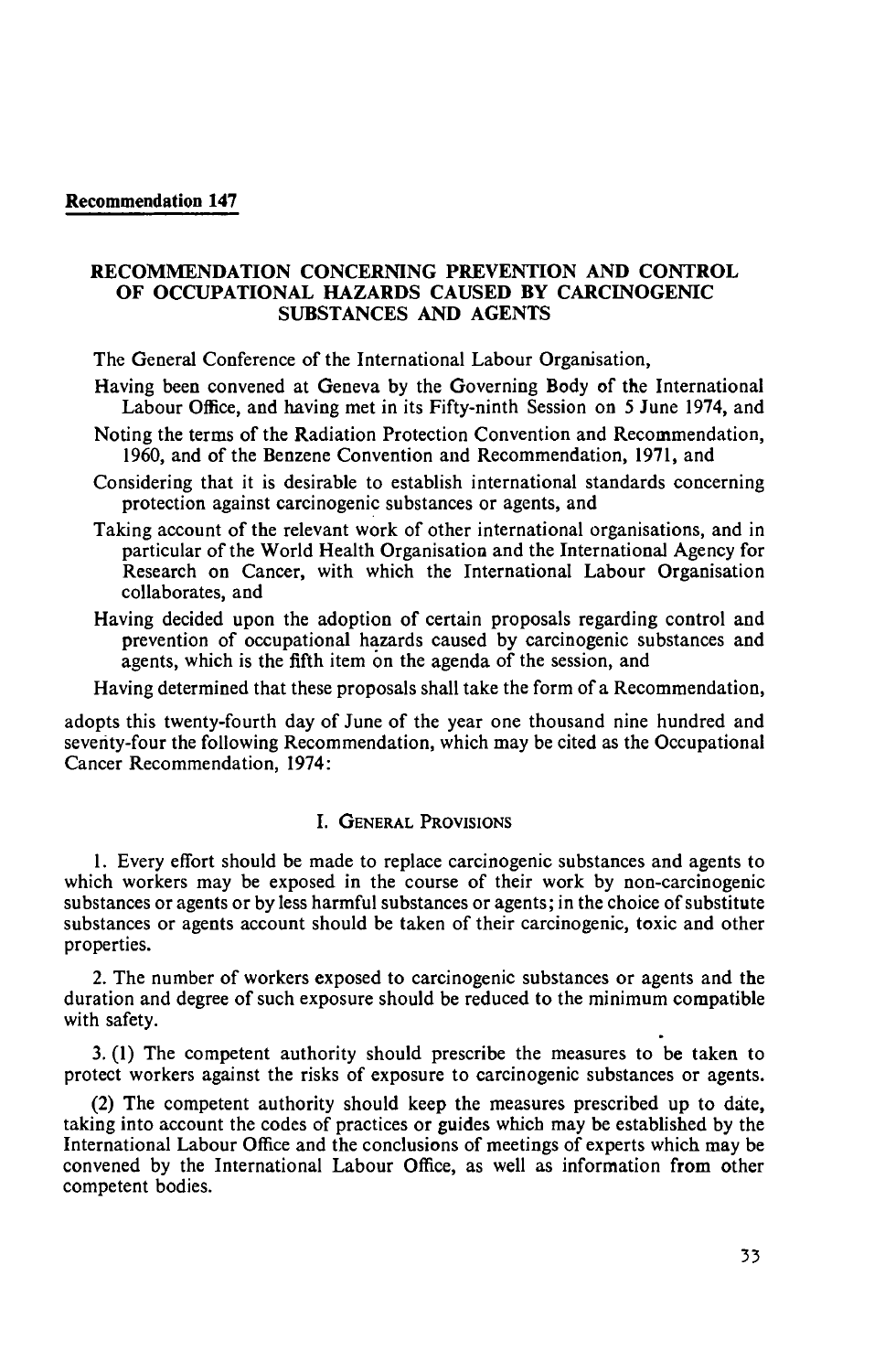4. (1) Employers should make every effort to use work processes which do not cause the formation, and particularly the emission in the working environment, of carcinogenic substances or agents, as main products, intermediates, by-products, waste products or otherwise.

(2) Where complete elimination of a carcinogenic substance or agent is not possible, employers should use all appropriate measures, in consultation with the workers and their organisations and in the light of advice from competent sources, including occupational health services, to eliminate exposure or reduce it to a minimum in terms of numbers exposed, duration of exposure and degree of exposure.

(3) In cases to be determined by the competent authority, the employer should make arrangements for the systematic surveillance of the duration and degree of exposure to carcinogenic substances or agents in the working environment.

(4) Where carcinogenic substances or agents are transported or stored, all appropriate measures should be taken to prevent leakage or contamination.

5. Workers and others involved in occupational situations in which the risk of exposure to carcinogenic substances or agents may occur should conform to the safety procedures laid down and make proper use of all equipment furnished for their protection or the protection of others.

# II. PREVENTIVE MEASURES

6. The competent authority should periodically determine the carcinogenic substances and agents to which occupational exposure should be prohibited or made subject to authorisation or control, and those to which other provisions of this Recommendation apply.

7. In making such determinations the competent authority should give consideration to the latest information contained in the codes of practice or guides which may be established by the International Labour Office, and in the conclusions of meetings of experts which may be convened by the International Labour Office, as well as to information from other competent bodies.

8. The competent authority may permit exemptions from prohibition by issue of a certificate specifying in each case—

- *(a)* the technical, hygiene and personal protection measures to be applied;
- *(b)* the medical supervision or other tests or investigations to be carried out;
- *(c)* the records to be maintained; and
- *(d)* the professional qualifications required of those dealing with the supervision of exposure to the substance or agent in question.

9. (1) For substances and agents subject to authorisation or control, the competent authority should—

- *(a)* secure the necessary advice, particularly as regards the existence of substitute products or methods and the technical, hygiene and personal protection measures to be applied, as well as the medical supervision or other tests or investigations to be carried out before, during and after assignment to work involving exposure to the substances or agents in question;
- *(b)* require the institution of such measures as are appropriate.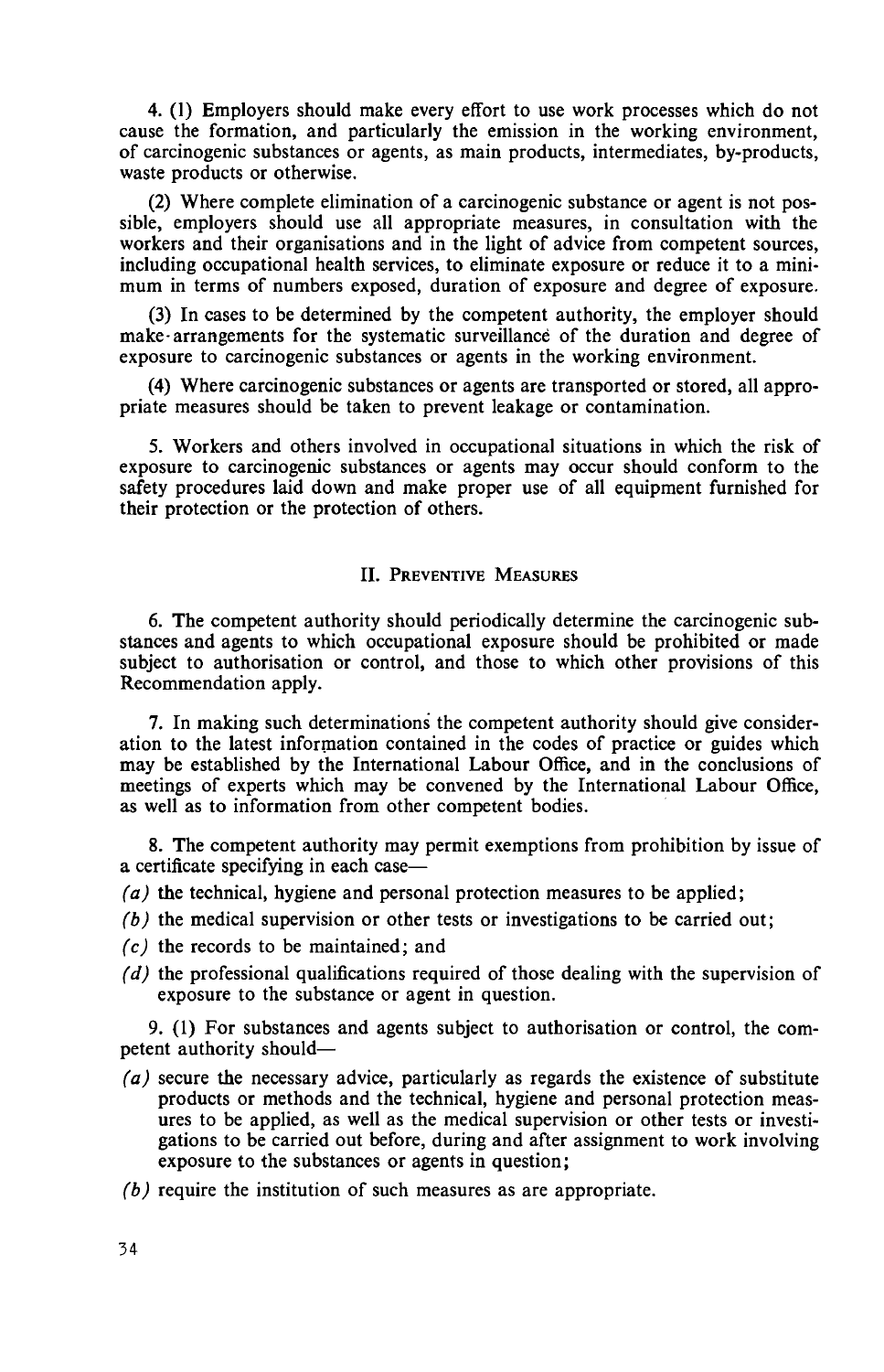(2) The competent authority should further establish the criteria for determining the degree of exposure to the substances or agents in question, and where appropriate should specify levels as indicators for surveillance of the working environment in connection with the technical preventive measures required.

10. The competent authority should keep the determination of carcinogenic substances and agents made in pursuance of this Part of this Recommendation up to date.

## III. SUPERVISION OF HEALTH OF WORKERS

11. Provision should be made, by laws or regulations or any other method consistent with national practice and conditions, for all workers assigned to work involving exposure to specified carcinogenic substances or agents to undergo as appropriate—

*(a)* a pre-assignment medical examination;

- *(b)* periodic medical examinations at suitable intervals;
- *(c)* biological or other tests and investigations which may be necessary to evaluate their exposure and supervise their state of health in relation to the occupational hazards.

12. The competent authority should ensure that provision is made for appropriate medical examinations or biological or other tests or investigations to continue to be available to the worker after cessation of the assignment referred to in Paragraph 11 of this Recommendation.

13. The examinations, tests and investigations provided for in Paragraphs 11 and 12 of this Recommendation should be carried out as far as possible in working hours and should be free of cost to the workers.

14. If as the result of any action taken in pursuance of this Recommendation it is inadvisable to subject a worker to further exposure to carcinogenic substances or agents in that worker's normal employment, every reasonable effort should be made to provide such a worker with suitable alternative employment.

15. (1) The competent authority should establish and maintain, where practicable and as soon as possible, in association with individual employers and representatives of workers, a system for the prevention and control of occupational cancer including—

*(a)* the institution, maintenance, preservation and transfer of records ; and

*(b)* exchange of information.

(2) In establishing such a system of records and exchange of information, account should be taken of the assistance which may be provided by international and national organisations, including organisations of employers and workers, and by individual employers.

(3) In the case of closure of an undertaking, records and information held in compliance with this Paragraph should be dealt with in accordance with the directions of the competent authority.

(4) In any country in which the competent authority does not establish such a system of records and information, the employer, in consultation with representatives of workers, should make every effort to attain the objectives of this Paragraph.